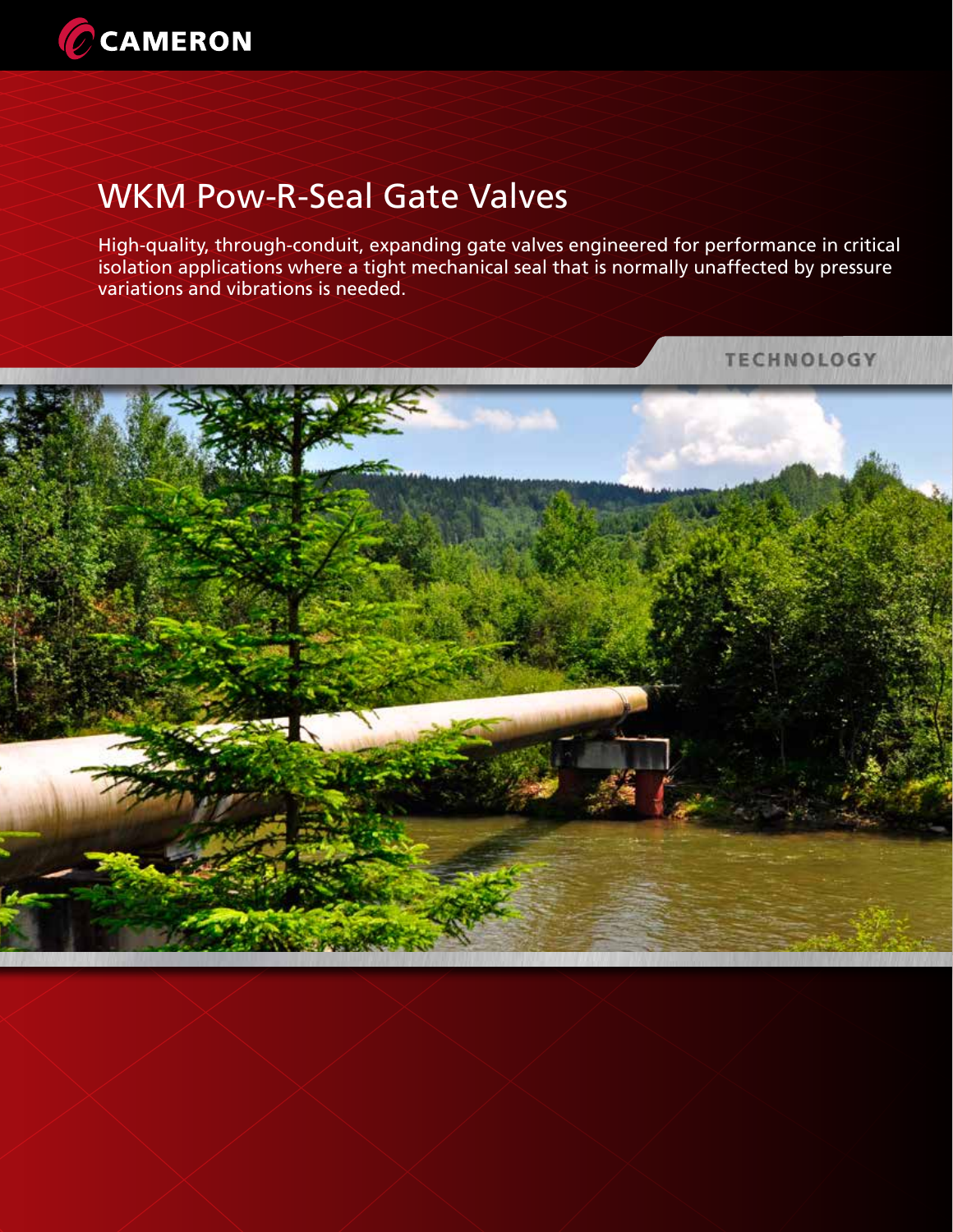

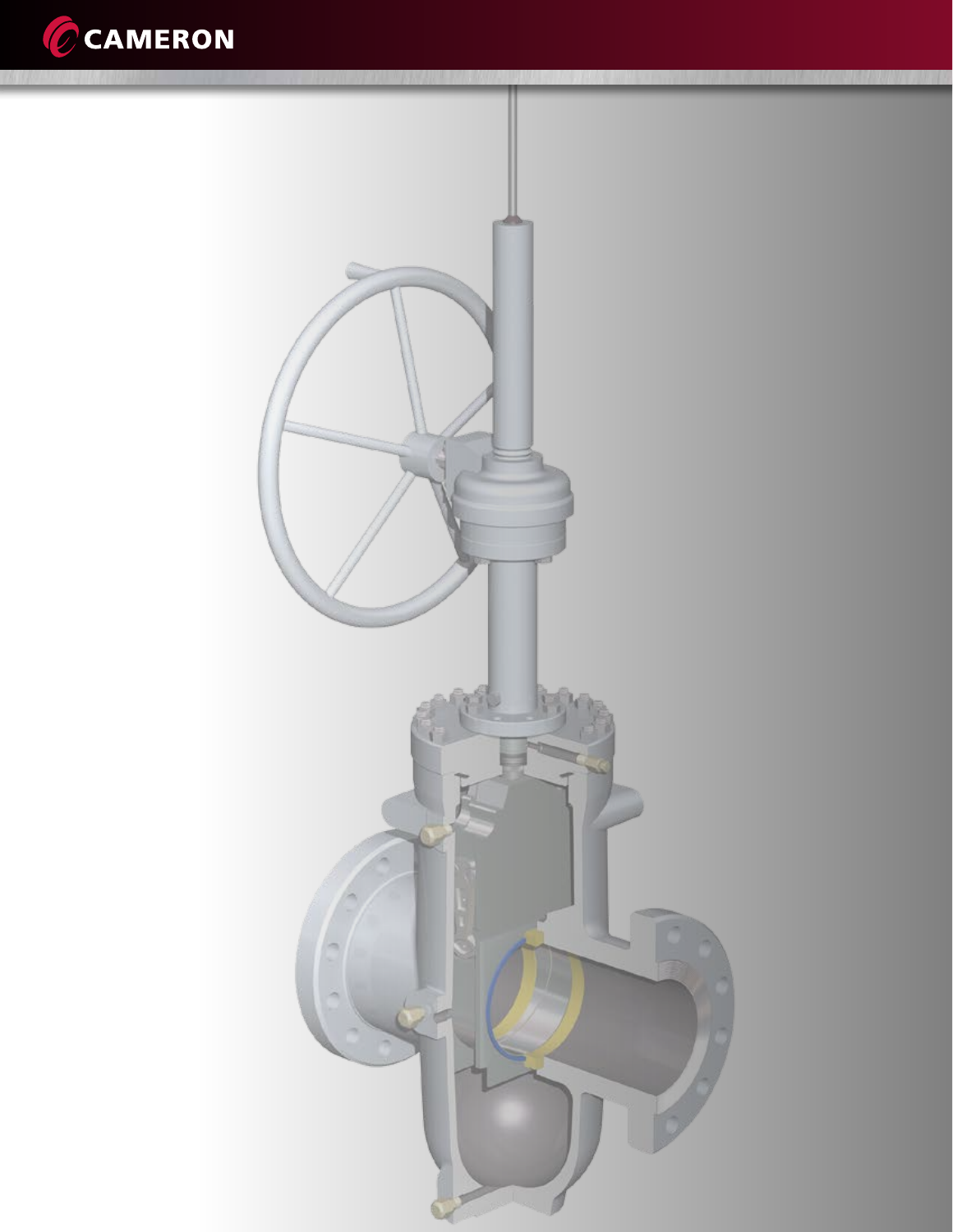# **Table of Contents**

#### WKM POW-R-SEAL GATE VALVES

|                                                       | 2  |
|-------------------------------------------------------|----|
|                                                       | 3  |
|                                                       | 4  |
|                                                       | 5  |
|                                                       | 6  |
|                                                       | 7  |
|                                                       | 8  |
|                                                       | 9  |
| Models E1C (Handwheel and Bevel Gear Operated)        | 10 |
|                                                       | 12 |
|                                                       | 13 |
|                                                       | 14 |
|                                                       | 15 |
|                                                       | 16 |
|                                                       | 17 |
|                                                       | 18 |
|                                                       | 20 |
|                                                       | 21 |
|                                                       | 22 |
| CAMSERV Aftermarket Services for Valves and Actuation | 23 |
|                                                       | 24 |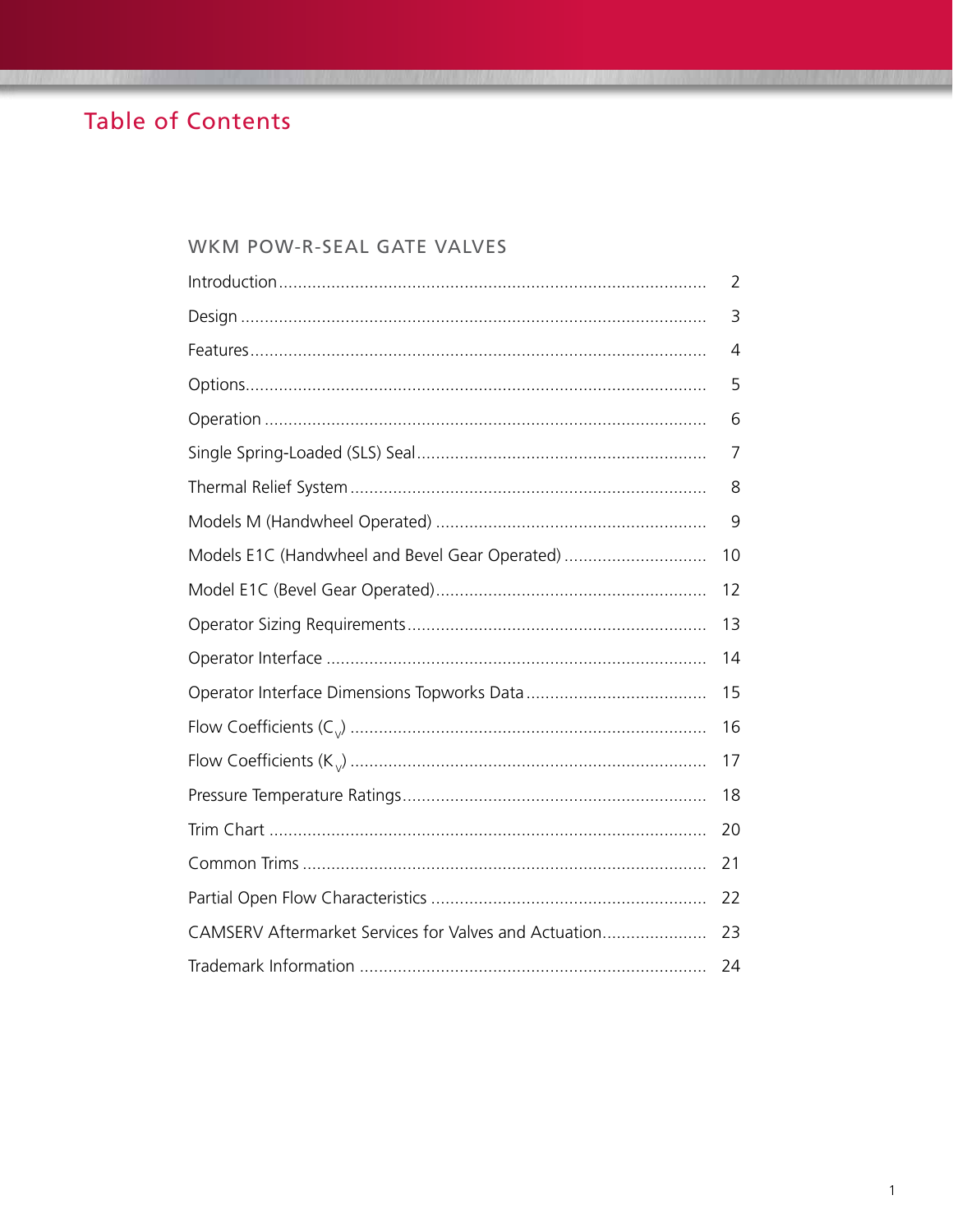# WKM Pow-R-Seal Gate Valves



Ville Platte, La., USA

Cameron is a leading provider of valves and measurement systems to the oil and gas industry. Our products are primarily used to control, direct, and measure the flow of oil and gas as it is moved from individual wellheads through flowlines, gathering lines, and transmission systems to refineries, petrochemical plants, and industrial centers for processing.

Cameron provides a wide range of valves for use in natural gas, LNG, crude oil, and refined products transmissions lines. The traditional CAMERON® fully welded ball valve product line has been combined with the GROVE®, RING-O®, TOM WHEATLEY®, ENTECH™, and TK® product lines. This broad offering has strengthened Cameron's ability to serve as a single source for a wide scope of customer requirements. Cameron also provides critical service valves for refinery, chemical, and petrochemical processing businesses, and for associated storage terminal applications, particularly through the ORBIT® and GENERAL VALVE® lines. These brands are complemented by WKM®, TBV™, and TEXSTEAM™ valve products and considerably expand the scope of our product offerings.

Cameron's WKM Pow-R-Seal™ gate valve's smooth continuous bore reduces turbulence. Additionally, the seat faces are outside the flow stream and are protected from contact with the lading whether the valve is in the open or closed position. The WKM Pow-R-Seal gate valve's full bore makes it possible to run pigs, scrapers, or hot tap cutters through the valves without danger of damaging the valve, lodging the scraper, or jamming it with metal cuttings.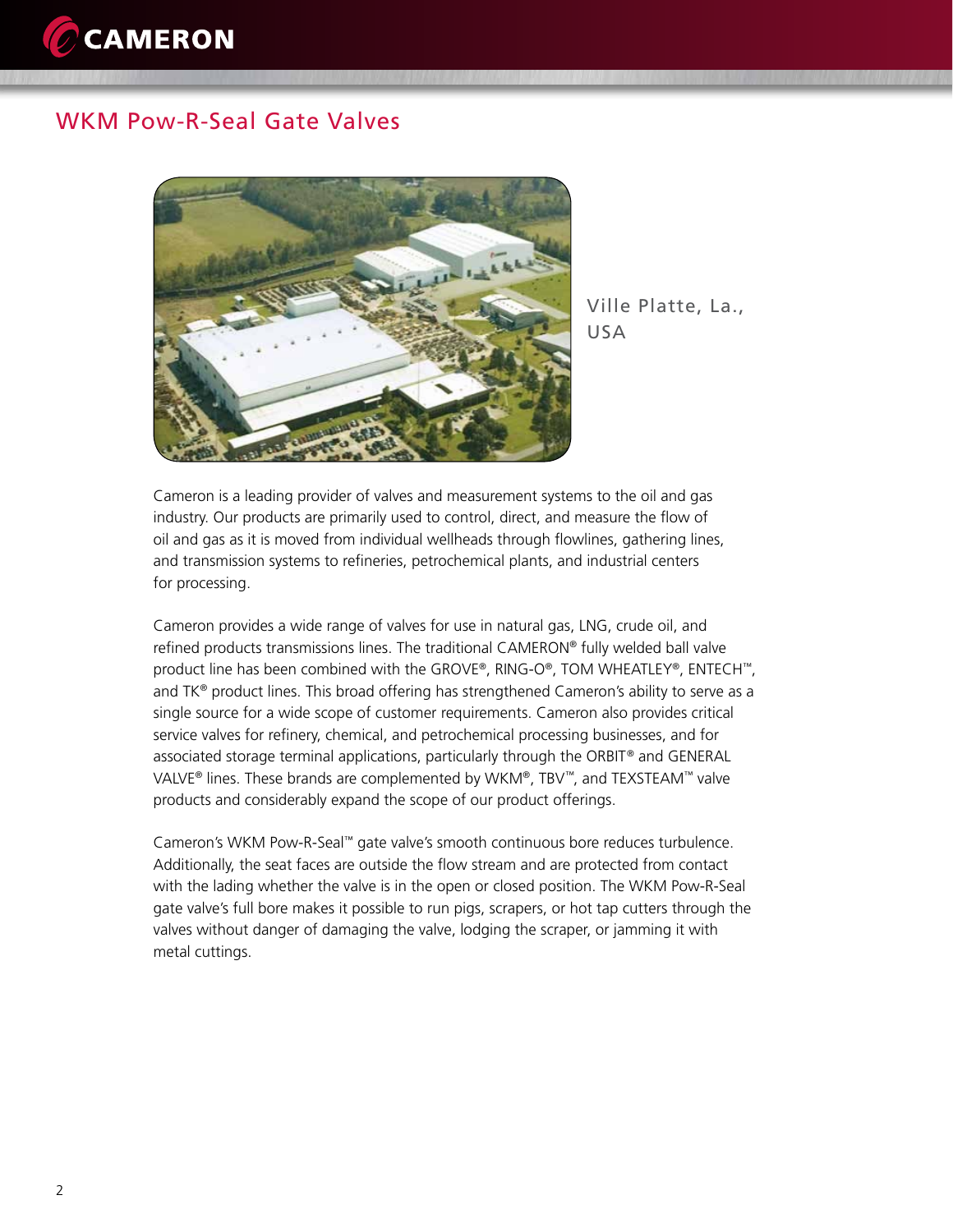#### DESIGN

Cameron's WKM Pow-R-Seal valve's design provides the following specific advantages for reliable performance and long life, even in fluid, gas, steam, and hot water critical services up to  $1000^\circ$  F (538 $^\circ$  C).

#### Protection of Seat Faces

Seat faces are outside the flow stream and in full contact with the gate, in both fully open and fully closed positions, greatly extending the seat life.

#### Smooth, Continuous Conduit for Flow

Destructive turbulence is nearly eliminated. In a full-bore valve, pressure drop through the valve is no greater than that through an equal length of equal diameter pipe.

#### Tight Mechanical Seal and Double Block-and-Bleed **Capability**

The WKM Pow-R-Seal valve's parallel expanding gate design provides a tight mechanical seal, upstream and downstream simultaneously, which is normally unaffected by pressure variations or vibration.

#### Metal-to-Metal Mechanical Sealing

The seal is unaffected by pressure surges, vibration, or heat under normal operating conditions. First, the seat insert contacts the gate. Then, the insert is compressed and a metal-tometal seal is established.

#### Commonly Used Applications

- Pumps station isolation
- Launchers and receivers
- Decoking systems
- Gathering lines



Protected seat faces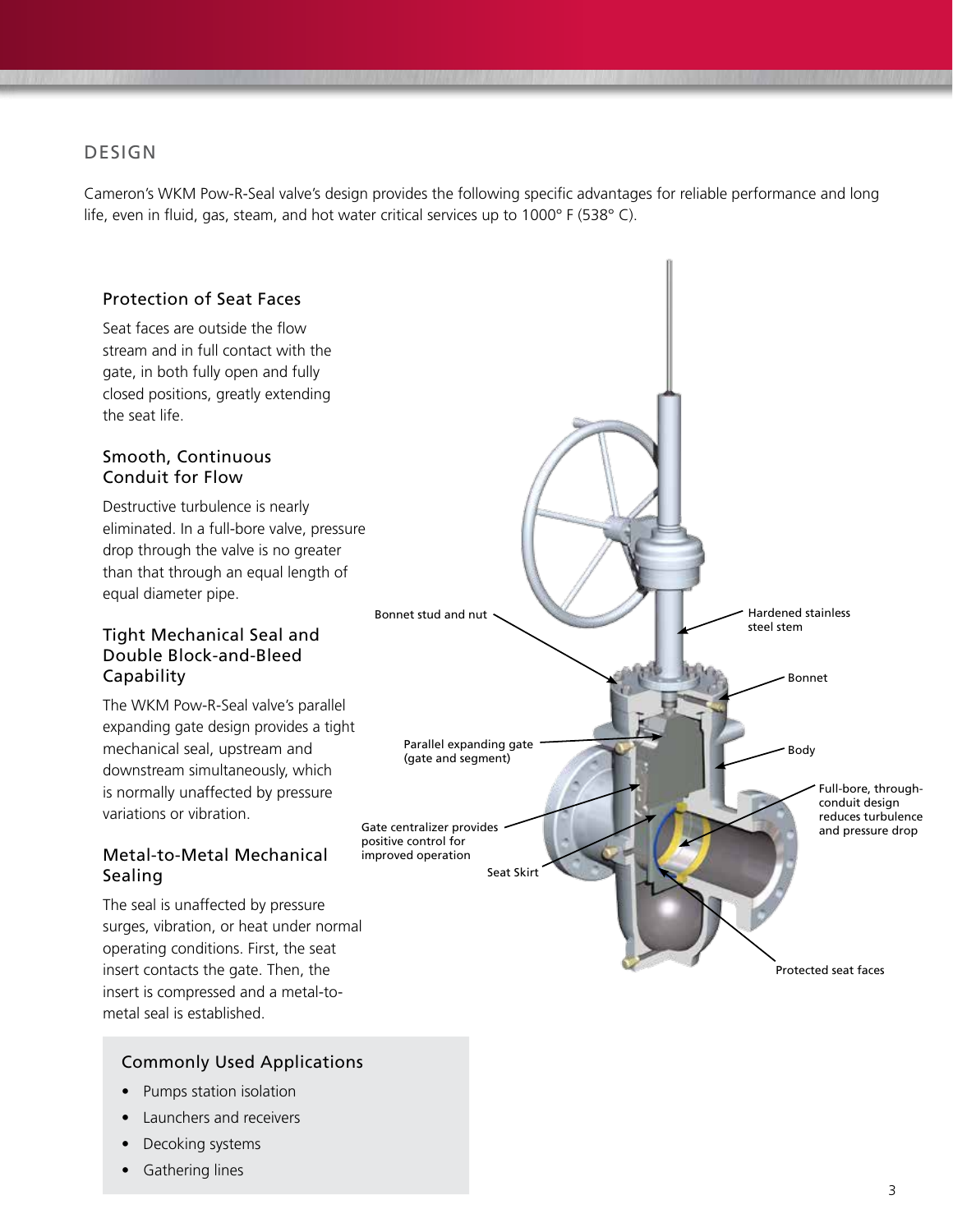

#### FEATURES

#### 1. Through-Conduit Parallel Expanding Gate Valve

- Provides a tight mechanical seal
- Full-bore design reduces pressure drop and allows passage of all types of scrapers (pigs)
- Nickel-plated gate and segment standard

#### 2. Fugitive Emissions-Tested SLS Stem Seal\*

- Stem seal is completely contained in the bonnet
- Stem is centralized by bearings
- Nickel-plated stem standard
- Seal is self-adjusting and does not depend on plastic packing
- PTFE compound resists virtually all ladings
- Pedestal supports the seal and acts as a stem scraper
- 6" to 24" (150 mm to 600 mm) Class 300 to 900 valves are fire-tested to API 6FA 3rd Edition

#### 3. Interference Fit Seats

- Double sealing and in-line replaceable
- Upstream and downstream sealing
- Block-and-bleed per API 6D standards
- Simple design is resistant to dirty service
- Insert initiates the seal and helps clean the gate\*\*
- Seals are compatible with virtually all ladings
- Seats may be lubricated to promote long life, reduce operating torques or effect a seal in an emergency
- Fire-tested to API 6FA 3rd Edition

#### 4. Bolted Bonnet Valve is In-Line Repairable

- Bonnet seal resists virtually all landings
- Design provides metal-to-metal, tight sealing ideal for high temperature applications

#### 5. Yoke-Tube Upper Flanges Comply with MSS-SP102 Standards

- Simplifies operator mounting
- Can also be manufactured to comply with ISO 5240

#### 6. Single-Piece Cast Body Center Section

- Provides the necessary strength to resist pipeline bending
- Smooth shape reduces stress concentrations
- Made from pressure vessel quality steel

#### 7. Valve Stroke is Established by Manufacturing Tolerances

• Stays in adjustment

#### 8. LeverLock® Gate Centralizer\*\*\*

- Retains gate and segment assembly in a neutral position during opening and closing travel
- Permits expansion of the assembly at the proper moment for seating

\* For Model E-1C; does not apply to high-temperature valves. In-house FE testing only. \*\* High-temperature valves do not have insert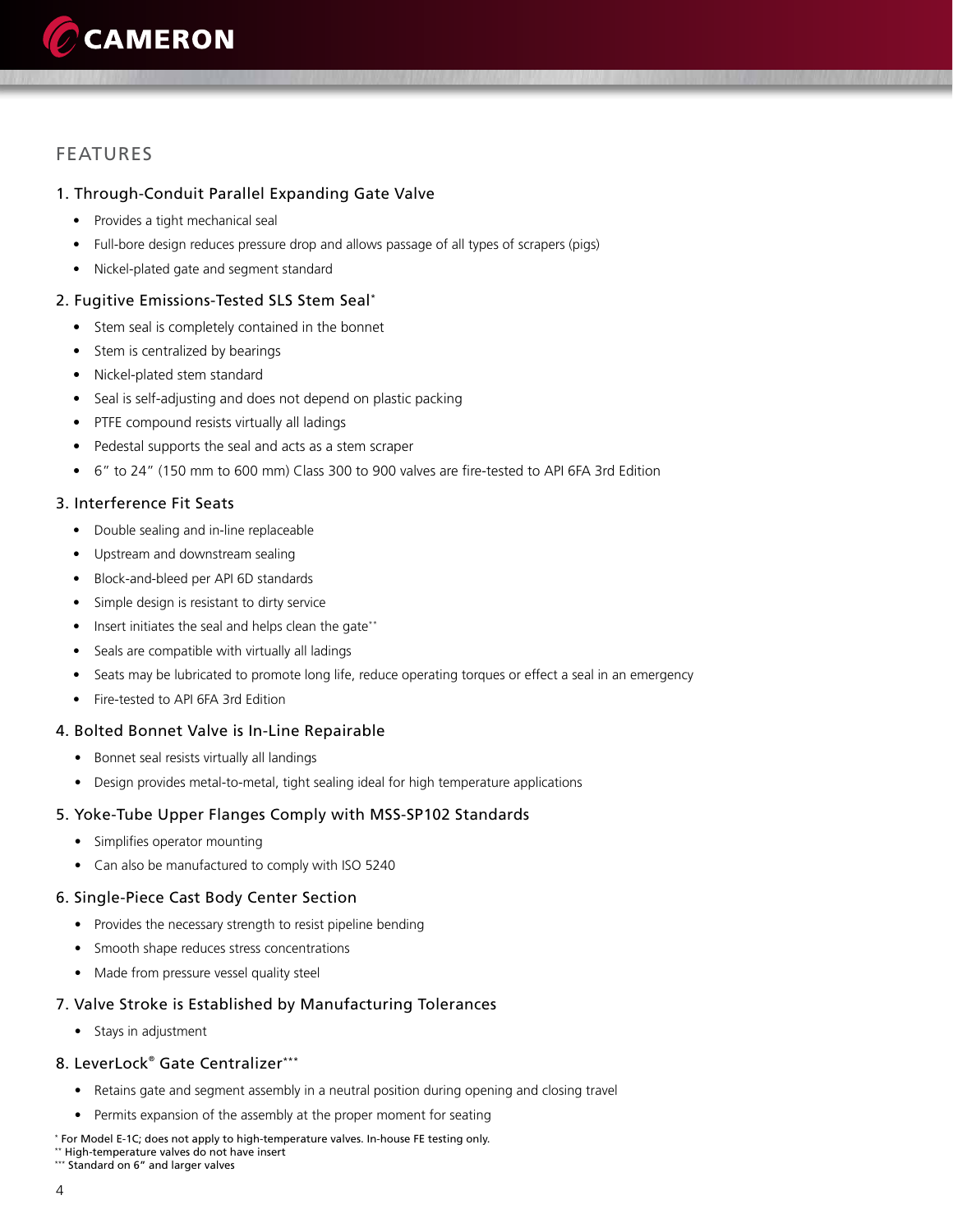#### OPTIONS

#### Bonnet Seal

- 6" to 12" (150 mm to 300 mm): flat metal gasket
- 14" to 24" (350 mm to 600 mm): O-ring seal
- High-temperature valves: spiral-wound metal gasket with a non-asbestos filler

#### **Options**

- Lubrication, packing, drain extensions
- Stem and yoke tube extensions
- Variety of coatings (coal tar epoxy for buried service, two- to three-part coating systems for marine environment, inorganic zinc rich epoxy, etc.)
- HF-6 overlay is available on request for the gate segment assembly and seat sealing surfaces
- Handwheel operator\* (position indicator standard)
- Bevel gear operator (position indicator standard)
- Less gearing (bare stem)
- Electric motor operator
- Several types of body cavity thermal relief systems available
- Variety of paint and coatings
- \* 6" through 10" (150 mm through 250 mm) Class 300 to 900 valves and 12" ( 300 mm) Class 300 to 600 valves only are available in selected sizes.



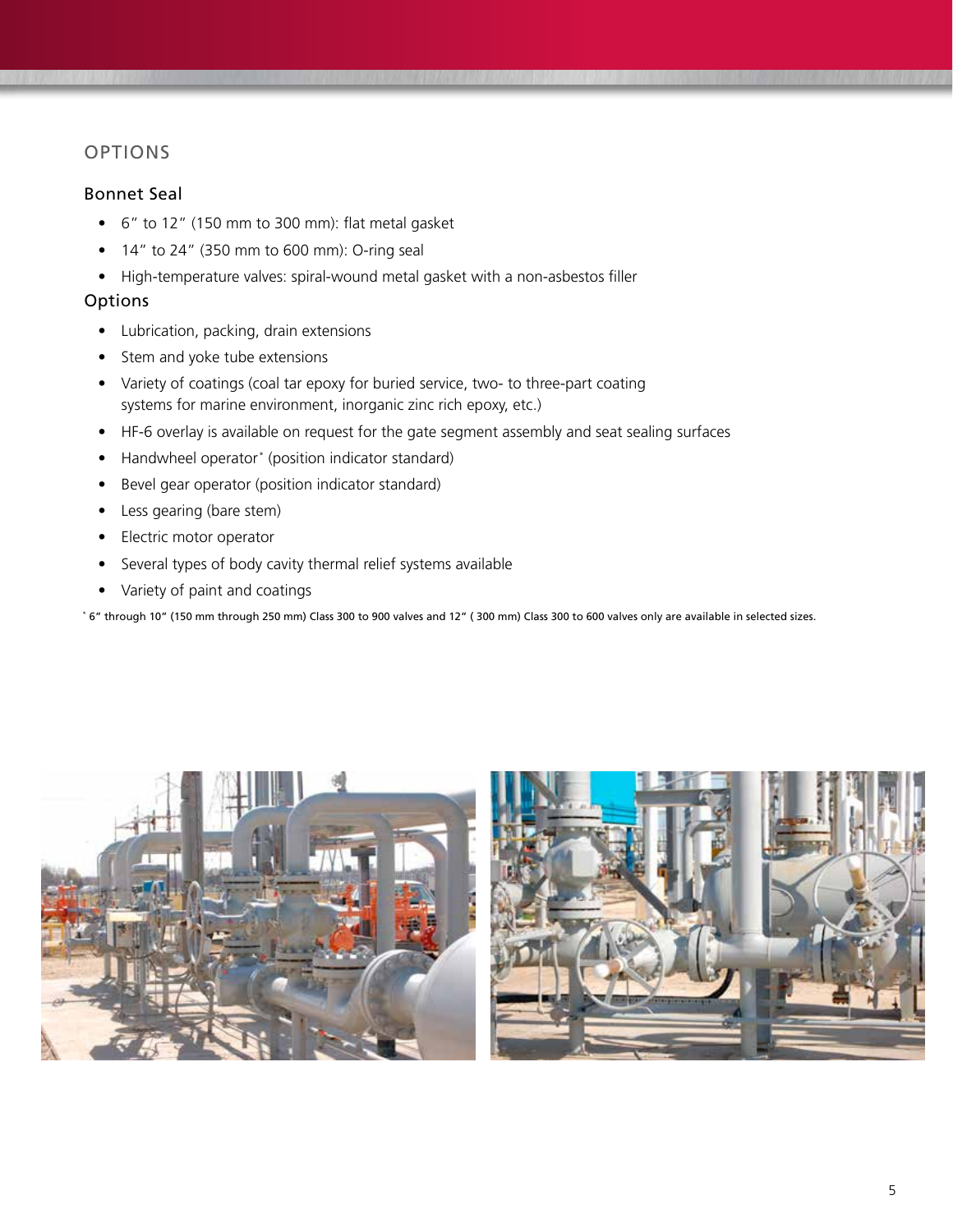

#### **OPERATION**

60 years of worldwide service in oil, gas, chemicals, water, slurry, and multiproduct applications has established the WKM Pow-R-Seal valve as one of the most trusted gate valves, where safety and seal reliability are critical.

The parallel expanding gate design provides a tight mechanical seal which is normally unaffected by vibrations or pressure variations.

The rigid, cast steel body resists pipeline bending



Sealed Closed

In the fully closed position, the segment has engaged with an end stop and the gate is wedged downward, expanding the segment and gate so that they form a tight mechanical closure against the upstream and downstream seats. Venting the body cavity will provide total, tight shutoff.





valves.

shutoff.

Mid-Travel

During travel towards opening, the gate slides across the wedge angle of the segment, collapsing the assembly so that it travels freely between the seal faces. The patented LeverLock gate centralizer holds the mechanism in the neutral position until seal expansion is required.

with API 6D and ISO 5208 standards. **Body Seat** Ring Ring

moments which could affect seat sealing in other

PTFE seals on both faces of the valve provide drop tight sealing, while metal-to-metal contact between

the seals and gate mechanism provides tight

All-metal seals also are available for service to 1000° F (538° C), where leakage rates comply



Fully Open

When the bore in the segment is aligned with the conduit bore, an end stop prevents further travel and the gate slides across the wedge angle, expanding the gate and the segment, isolating the flow from the body. The preferred flow direction ensures easier operation.

#### LeverLock Mechanism

The lever arm is held parallel to the gate faces by the skirt plates while the assembly is moving through its stroke. Near end-of-travel, the skirt allows the lever to tilt. The gate and segment slide against their angled faces, creating the expanding seal action. In their final position, the gate and segment are mechanically secured in place. The skirt plates are guide rails at the sides of the gate. The skirts align the gate and segments with the seats.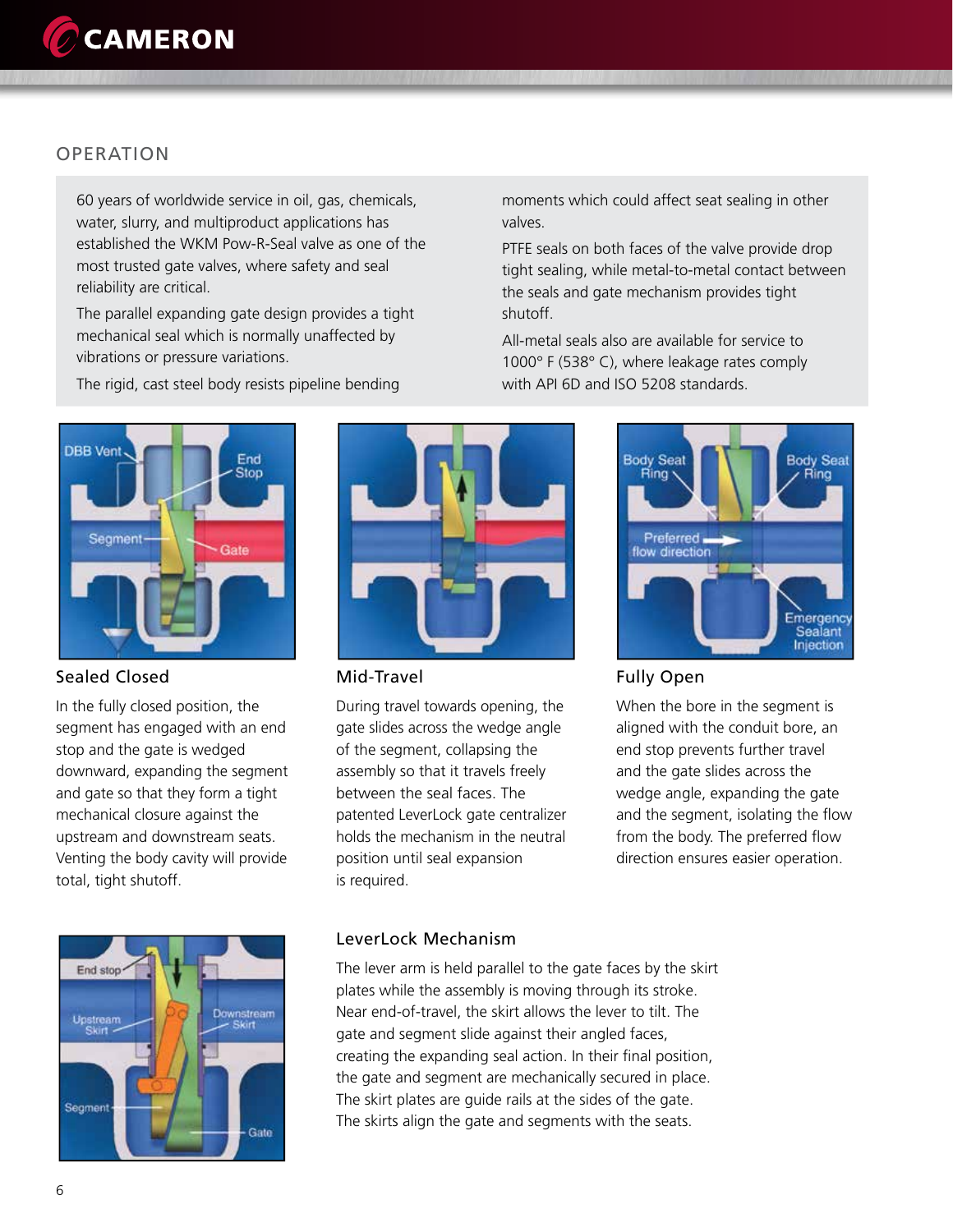# Single Spring-Loaded (SLS) Seal

## FEATURES AND BENEFITS

The SLS stem seal system is designed to provide optimum performance while requiring minimal maintenance. Our in-house lab tests have shown FE leak rates below 500 ppm.

#### Testing and Certifications

- Fire tests per API 6FA, BS 6755 Part 11
- ISO 10497

#### Design

- Single spring-loaded lip seal
- Lantern ring
- Chevron ring(s)
- Lower pedestal
- Upper adapter

#### Features

- Self-adjusting seal designed to reduce maintenance
- No plastic packing required to establish an effective seal
- Four separate sealing bands to promote reliability
- Filled PTFE shell backed with a corrosion-resistant alloy spring (making it suitable for virtually all line media)
- Metal spring provides an initial seal and uniform loading over a wide temperature range
- Lantern ring acts as a spacer in conjunction with the upper adapter as a bearing to center the stem
- Lower pedestal support seal acts as a stem wiper to keep contaminants away from sealing members
- Chevron ring(s) act as an emergency seal, should it be necessary to inject plastic packing, and keeps foreign matter away from the seal

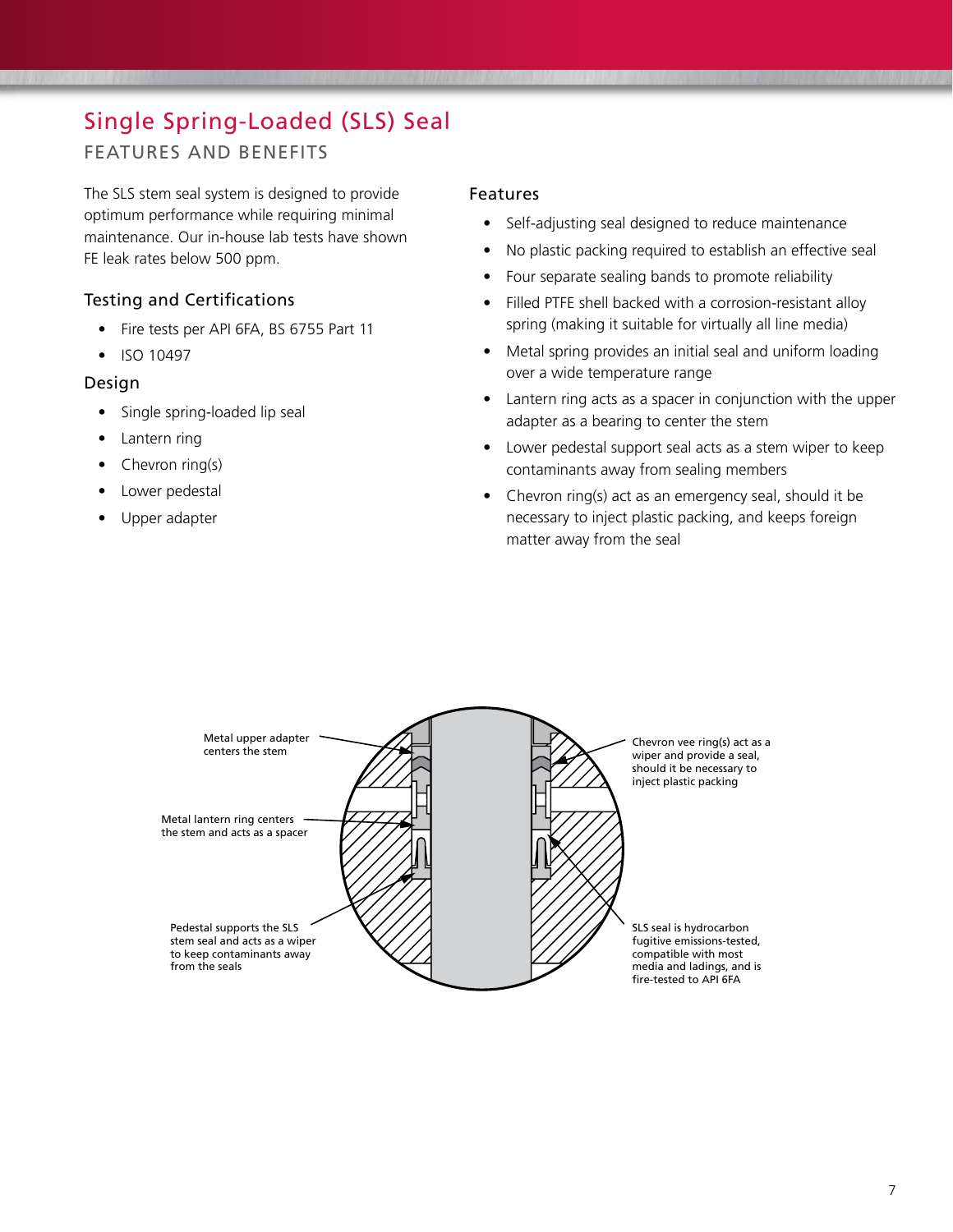# Thermal Relief System OPERATION

Because of the split gate design, it is possible for excess body pressure to develop in the body cavities of closed valves. This usually results from heating that takes place in the valves while in liquid service. A thermal body cavity relief system is provided to relieve this excess body pressure. Thermal relief systems which direct excess body pressure to the upstream conduit are standard. This system consists of two needle valves, a check valve,

tubing and two fittings. Body pressure greater than the segment conduit pressure causes the check valve to unseat and relieve excess pressure to the upstream conduit. The needle valves must be kept open while the valve is in service. These needle valves can be used to isolate the line pressure to service the relief systems, as needed.



| Item           | Part                    | Qty.           |
|----------------|-------------------------|----------------|
|                | Needle Valve            | C.             |
| $\overline{2}$ | Female Tubing Connector |                |
| 3              | Check Valve             |                |
| $\overline{4}$ | Male Tubing Connector   |                |
| 5              | Tubing                  |                |
|                | Tag (Not Shown)         | $\overline{2}$ |
|                | Wire (Not Shown)        |                |

Notes: These items are on the lettered side of the valve (letters not shown in diagram above). Special thermal relief systems are available upon request.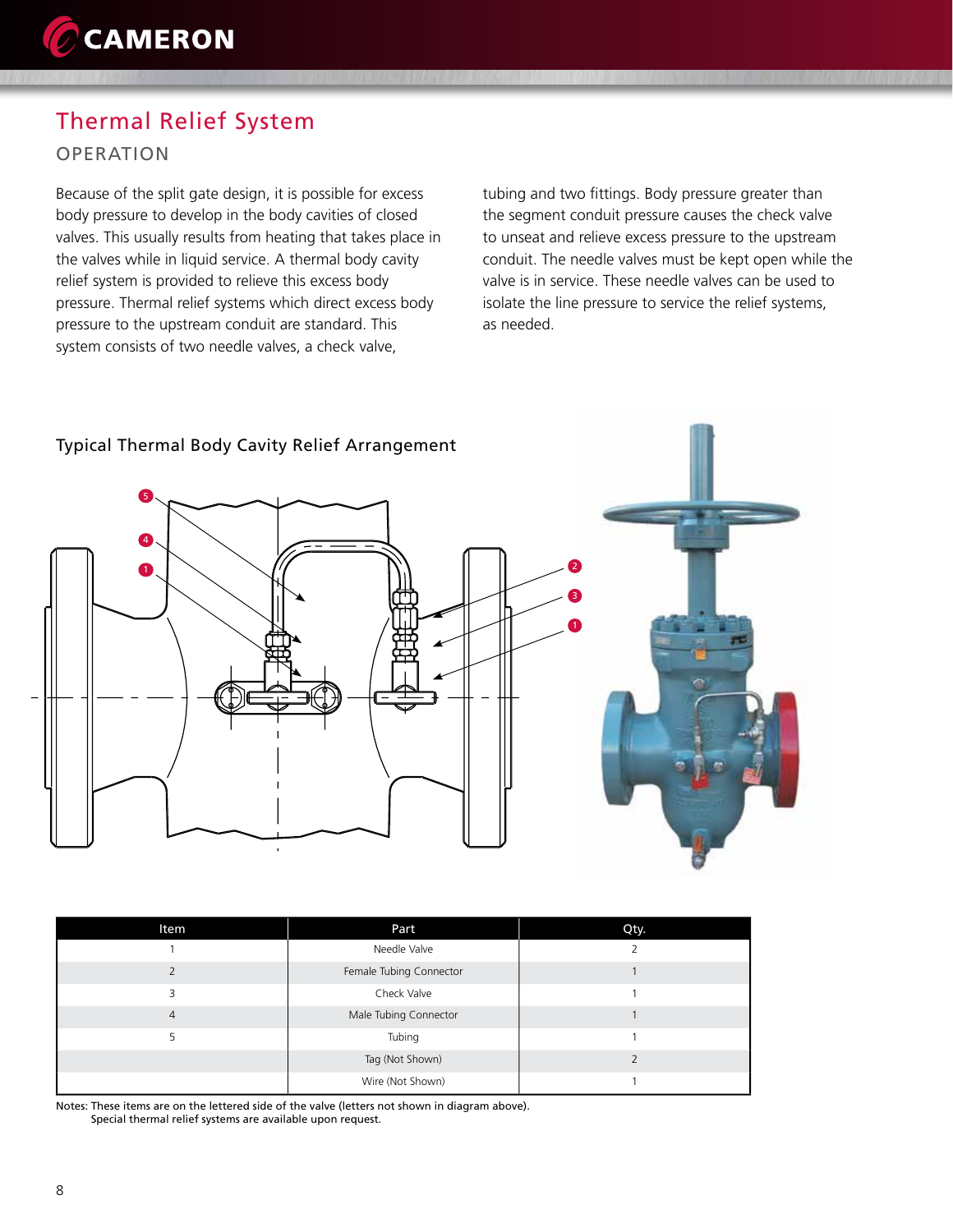# MODELS M (HANDWHEEL OPERATED) 2" to 4" (50 mm to 100 mm) Classes 600, 900, and 1500

|             | Max. WP at 100° F (38° C)     |
|-------------|-------------------------------|
| Class 600:  | 1500 psi CWP<br>2250 psi Test |
| Class 900:  | 2250 psi CWP<br>3375 psi Test |
| Class 1500: | 3750 psi CWP<br>5625 psi Test |

#### PRINCIPAL DIMENSIONS  $N =$  Number of turns to fully open or close valve



#### Class 600

| Size in.       |            |            |             |            |       |                          | Weight lb (kg) |       |              |  |  |
|----------------|------------|------------|-------------|------------|-------|--------------------------|----------------|-------|--------------|--|--|
| (mm)           | A          | B          | F           | G          | н     | N                        | FE             | WE    | <b>F</b> x W |  |  |
| $\overline{ }$ | $11 - 1/2$ | $2 - 1/16$ | $4 - 13/16$ | $17 - 3/4$ | 12    | 16                       | 90             | 72    | 84           |  |  |
| (50)           | (292)      | (52)       | (122)       | (451)      | (305) |                          | (41)           | (33)  | (38)         |  |  |
|                | 14         | $3 - 3/16$ | $6 - 15/16$ | $23 - 7/8$ | 12    | 20                       | 180            | 144   | 155          |  |  |
| (80)           | (356)      | (81)       | (176)       | (606)      | (305) | $\overline{\phantom{a}}$ | (82)           | 1(65) | (70)         |  |  |
| 4              | 17         | $4 - 1/8$  | $8 - 5/8$   | 27         | 14    | 20                       | 345            | 259   | 245          |  |  |
| (100)          | (432)      | (105)      | (219)       | (686)      | (356) | $\overline{\phantom{a}}$ | (156)          | (117) | (111)        |  |  |

#### Class 900

| ∸     | $14 - 1/2$ | $2 - 1/16$ | $5 - 1/16$ | $17 - 3/4$ | 12    | 16                       | 150   | 72    | 105   |
|-------|------------|------------|------------|------------|-------|--------------------------|-------|-------|-------|
| (50)  | (368)      | (52)       | (129)      | (451)      | (305) | $\overline{\phantom{a}}$ | (68)  | (33)  | (48)  |
|       | 15         | $3 - 3/16$ | $7 - 5/16$ | $23 - 7/8$ | 12    | 20                       | 265   | 193   | 247   |
| (80)  | (381)      | (81)       | (186)      | (606)      | (305) | $\overline{a}$           | (120) | (88)  | (112) |
| 4     | 18         | $4 - 1/8$  | $9 - 1/16$ | $28 - 1/2$ | 18    | 20                       | 515   | 390   | 417   |
| (100) | (457)      | (105)      | (230)      | (724)      | (457) |                          | (234) | (177) | (189) |

### Class 1500

| ∠            | $14 - 1/2$ | $2 - 1/16$ | $5 - 1/16$ | $17 - 3/4$ | 12    | 16                       | 150   | 72    | 105   |
|--------------|------------|------------|------------|------------|-------|--------------------------|-------|-------|-------|
| (50)         | (368)      | (52)       | (129)      | (451)      | (305) | $\overline{\phantom{a}}$ | (68)  | (33)  | (48)  |
| $\mathbf{z}$ | $18 - 1/2$ | $3 - 3/16$ | $7 - 5/16$ | $23 - 7/8$ | 12    | 20                       | 295   | 215   | 242   |
| (80)         | (470)      | (81)       | (186)      | (606)      | (305) | $\overline{\phantom{0}}$ | (134) | (98)  | (110) |
| 4            | $21 - 1/2$ | $4 - 1/8$  | $9 - 1/16$ | $28 - 1/2$ | 18    | 20                       | 530   | 403   | 325   |
| (100)        | (546)      | (105)      | (230)      | (724)      | (457) | $\sim$                   | (240) | (183) | (147) |

Flange dimensions conform to American National Standards Institute Standard B16.5, 1981. Information on power-actuated and other types of valves available on application.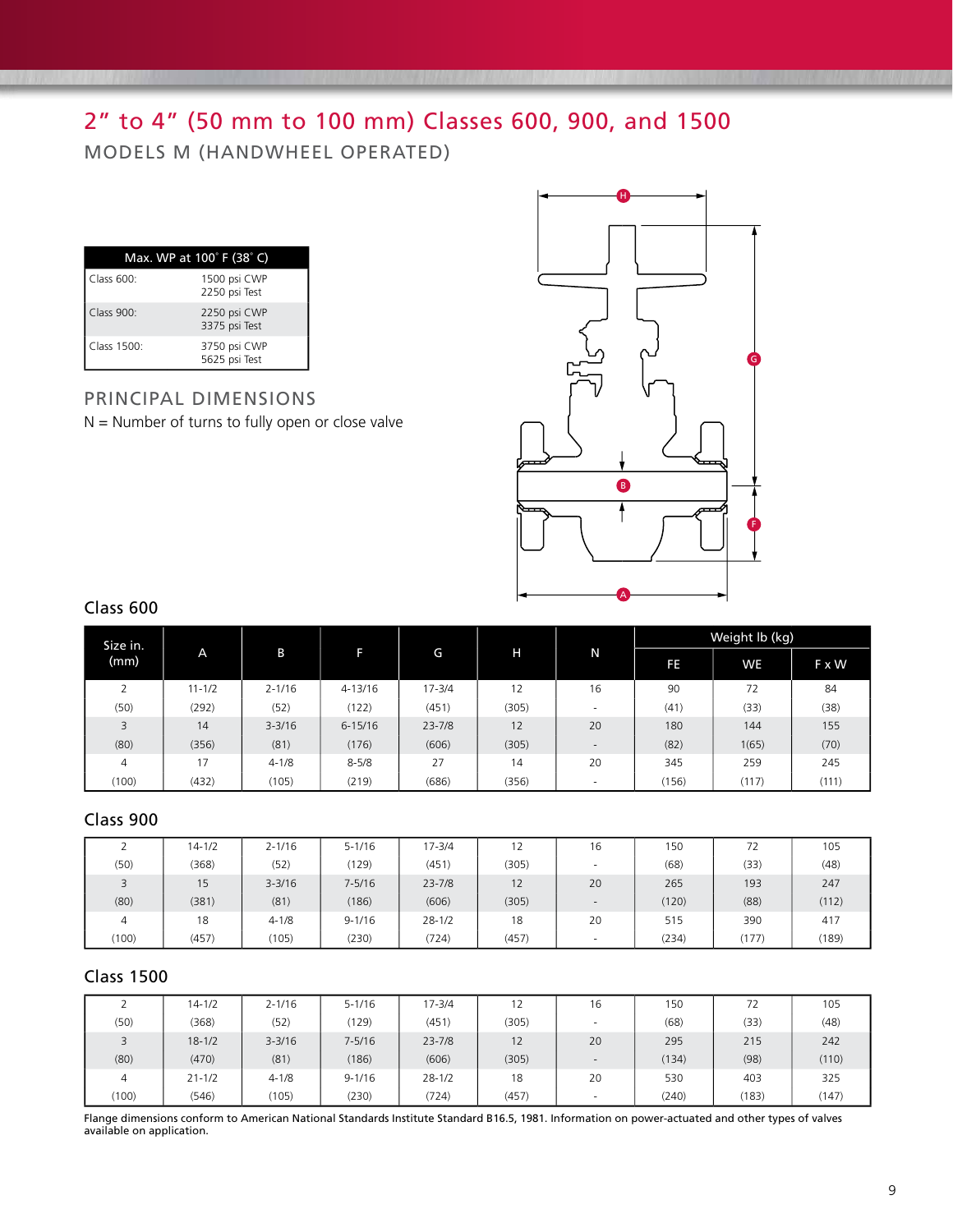# 6" to 12" (150 mm to 300 mm) Classes 300 and 600

MODELS E1C (HANDWHEEL AND BEVEL GEAR OPERATED)

|             | Max. WP at 100° F (38° C)     |
|-------------|-------------------------------|
| Class 300:  | 750 psi CWP<br>1125 psi Test  |
| Class 600:  | 1500 psi CWP<br>2250 psi Test |
| Class 900:  | 2250 psi CWP<br>3375 psi Test |
| Class 1500: | 3750 psi CWP<br>5625 psi Test |

**CAMERON** 

#### PRINCIPAL DIMENSIONS

N = Number of turns of handwheel or bevel gear operator handwheel to fully open or close valve.





#### Class 300

| Size in.<br>(mm) | A          | B     |            | G          | G          | н     |              | Ν<br>K<br><b>HWO</b> | N   |       | Weight lb (kg) HWO |              | Weight lb (kg) BGO |       |       |
|------------------|------------|-------|------------|------------|------------|-------|--------------|----------------------|-----|-------|--------------------|--------------|--------------------|-------|-------|
|                  |            |       |            | HWO        | <b>BGO</b> |       |              |                      | BGO | FE    | WE                 | <b>F</b> x W | FE                 | WE    | F x W |
| b                | $15 - 7/8$ | 6     | $12 - 1/2$ | $45 - 1/4$ | $46 - 1/4$ | 24    | 30-11/16     | 29                   | 114 | 472   | 397                | 400          | 500                | 445   | 470   |
| (150)            | (403)      | (152) | (318)      | (1149)     | (1175)     | (610) | 779)         |                      |     | (214) | (180)              | (181         | (227)              | (202) | (213) |
| 8                | $16 - 1/2$ | 8     | 16         | $57 - 1/4$ | $56 - 1/4$ | 24    | $36 - 11/16$ | 37                   | 146 | 853   | 751                | 805          | 903                | 845   | 895   |
| (200)            | (419)      | (203) | (406)      | (1454)     | (1429)     | (610) | (932)        |                      |     | (387) | (341)              | (365)        | (410)              | (383) | (406) |
| 10               | 18         | 10    | 20         | $63 - 1/4$ | $64 - 1/4$ | 24    | 44-11/16     | 45                   | 180 | 345   | 1200               | 1273         | 475                | 1380  | 1448  |
| (250)            | (457)      | (254) | (508)      | 1607       | (1632)     | (610) | (1135)       |                      | -   | (610) | (544)              | (577)        | (669)              | (626) | (657) |
| $12*$            | 30         | 12    | $22 - 3/4$ | $73 - 3/8$ | 74-5/8     | 30    | $51 - 11/16$ | 40                   | 239 |       |                    |              | 1950               | 1670  | 1880  |
| (300)            | 762)       | (305) | (578)      | (1864)     | (1895)     | (762) | (1313)       |                      |     |       |                    |              | (885)              | (757) | (853) |

#### Class 600

| b     | 22    | ხ     | $2 - 5/8$  | $45 - 1/4$ | $46 - 1/4$ | 24    | 30-11/16     | 29                       | 114 | 595   | 495    | 545    | 695    | 575    | 635    |
|-------|-------|-------|------------|------------|------------|-------|--------------|--------------------------|-----|-------|--------|--------|--------|--------|--------|
| 150)  | (559) | 152)  | (321)      | (1149)     | 1175)      | (610) | (779)        | ۰                        |     | (270) | (225)  | (247   | (315)  | (261)  | (288)  |
| 8     | 26    | 8     | $15 - 1/2$ | $57 - 1/4$ | $56 - 1/4$ | 24    | 36-11/16     | 37                       | 146 | 1028  | 730    | 865    | 1075   | 895    | 990    |
| (200) | (660) | (203) | (394)      | (1454)     | 1429)      | (610) | (932)        | $\qquad \qquad -$        |     | (466) | (331)  | (392)  | (488)  | (406)  | (449)  |
| 10    | 31    | 10    | 19-3/4     | 64-7/8     | $66 - 1/8$ | 24    | 45-3/16      | 34                       | 203 | 735   | 1370   | 1505   | 1895   | 1585   | 1835   |
| (250) | (787) | (254) | (502)      | (1648)     | 1680)      | (610) | (1148)       | $\overline{\phantom{a}}$ |     | 787)  | (621)  | (683)  | (860)  | (719)  | (832)  |
| 12    | 33    | 12    | 23         | $73 - 3/8$ | 74-5/8     | 30    | $51 - 11/16$ | 40                       | 239 | 2525  | 2360   | 2480   | 3030   | 2250   | 2360   |
| (300) | (838) | (305) | (584)      | (1864)     | 1895)      | (762) | (1313)       | $\qquad \qquad -$        |     | 1145  | (1070) | (1125) | (1374) | (1021) | (1070) |

\* 12" (300 mm) Class 300 valves have Class 400 end-to-end dimensions.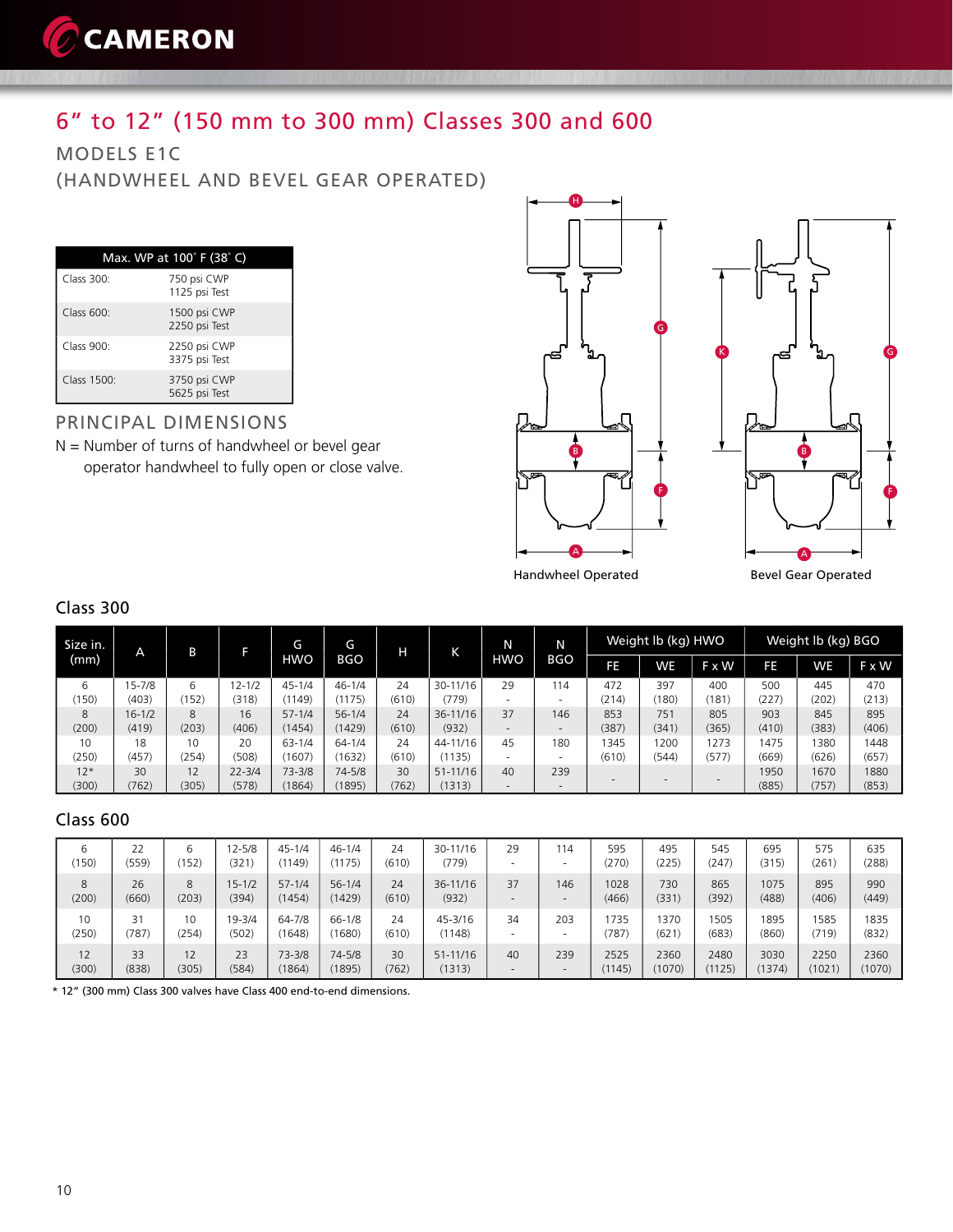# 6" to 12" (150 mm to 300 mm) Classes 900 and 1500 (RTJ)

MODELS E1C

(HANDWHEEL AND BEVEL GEAR OPERATED)

|             | Max. WP at 100°F (38°C)       |
|-------------|-------------------------------|
| Class 300:  | 750 psi CWP<br>1125 psi Test  |
| Class 600:  | 1500 psi CWP<br>2250 psi Test |
| Class 900:  | 2250 psi CWP<br>3375 psi Test |
| Class 1500: | 3750 psi CWP<br>5625 psi Test |

#### PRINCIPAL DIMENSIONS

 $N =$  Number of turns of handwheel or bevel gear operator handwheel to fully open or close valve.





#### Class 900

| Size in.    |             |             |                     | G          | G               |             |                      | N                        | N          |               | Weight lb (kg) HWO |               | Weight lb (kg) BGO |               |                |
|-------------|-------------|-------------|---------------------|------------|-----------------|-------------|----------------------|--------------------------|------------|---------------|--------------------|---------------|--------------------|---------------|----------------|
| (mm)        | A           |             | E                   | <b>HWO</b> | BGO             | H           | K                    | <b>HWO</b>               | <b>BGO</b> | FE            | WE                 | F x W         | FE                 | WE            | <b>F</b> x W   |
| 6           | 24          | 6           | $2 - 7/8$           | $45 - 1/4$ | $46 - 1/4$      | 24          | $30 - 3/4$           | 29                       | 114        | 743           | 577                | 625           | 805                | 565           | 680            |
| (150)       | (610)       | 152)        | (327)               | (1149)     | 1175)           | (610)       | (781)                | $\overline{\phantom{a}}$ |            | (337)         | (262)              | (283)         | (365)              | (256)         | (308)          |
| 8           | 29          | 8           | $15 - 3/4$          | $57 - 1/4$ | $56 - 1/4$      | 24          | $36 - 3/4$           | 37                       | 146        | 1272          | 1040               | 1180          | 1329               | 180           | 1238           |
| (200)       | (737)       | (203)       | (400)               | (1454)     | (1429)          | (610)       | (933)                | $\overline{\phantom{a}}$ |            | (577)         | (472)              | (535)         | (603)              | (535)         | (562)          |
| 10          | 33          | 10          | $20 - 1/8$          | $64 - 7/8$ | $66 - 1/8$      | 30          | $45 - 1/4$           | 34                       | 203        | 2250          | 1930               | 2085          | 2315               | 1875          | 2185           |
| (250)       | (838)       | (254)       | (511)               | (1648)     | (1680)          | (762)       | (1149)               |                          |            | 1021          | (875)              | (946)         | (1050)             | (850)         | (991)          |
| 12<br>(300) | 38<br>(965) | 12<br>(305) | $23 - 1/2$<br>(597) |            | 73-3/4<br>1873) | 30<br>(762) | $56 - 5/8$<br>(1438) | 40<br>$\overline{a}$     | 318        | 3392<br>1539) | 2725<br>(1236)     | 2860<br>(1297 | 3600<br>(1633)     | 2880<br>1306) | 3276<br>(1486) |

#### Class 1500 (RTJ)

| b<br>150)   | 28<br>(711)          | 5-3/4<br>(146)      | 14-5/8<br>(371)     | 61<br>1549)         |   | 49<br>1245)          | 22<br>$\overline{\phantom{a}}$ |  |                          | 1735<br>(788)  | 1486<br>(676)  | 1611<br>(732)  |
|-------------|----------------------|---------------------|---------------------|---------------------|---|----------------------|--------------------------------|--|--------------------------|----------------|----------------|----------------|
| 8<br>(200)  | $33 - 1/8$<br>(841)  | $7 - 5/8$<br>(194)  | $18 - 1/4$<br>(464) | $66 - 1/2$<br>1689) |   | $54 - 1/2$<br>(1384) | 29<br>$\overline{\phantom{a}}$ |  | $\sim$                   | 3181<br>1446   | 2979<br>(1354) | 3080<br>(1400) |
| 10<br>(250) | 39-3/8<br>(1000)     | $9 - 1/2$<br>(241)  | $22 - 1/4$<br>(565) | 79<br>(2007)        | - | 67<br>1702)          | 36<br>$\sim$                   |  |                          | 4094<br>1861   | 3492<br>(1587) | 3793<br>(1724) |
| 12<br>(300) | $45 - 1/8$<br>(1146) | $11 - 3/8$<br>(289) | $26 - 3/8$<br>(670) | 90<br>(2286)        |   | 72<br>(1829)         | $\overline{\phantom{a}}$       |  | $\overline{\phantom{a}}$ | 7603<br>(3456) | 6443<br>(2929) | 7028<br>(3195) |

\* 12" (300 mm) Class 300 valves have Class 400 end-to-end dimensions.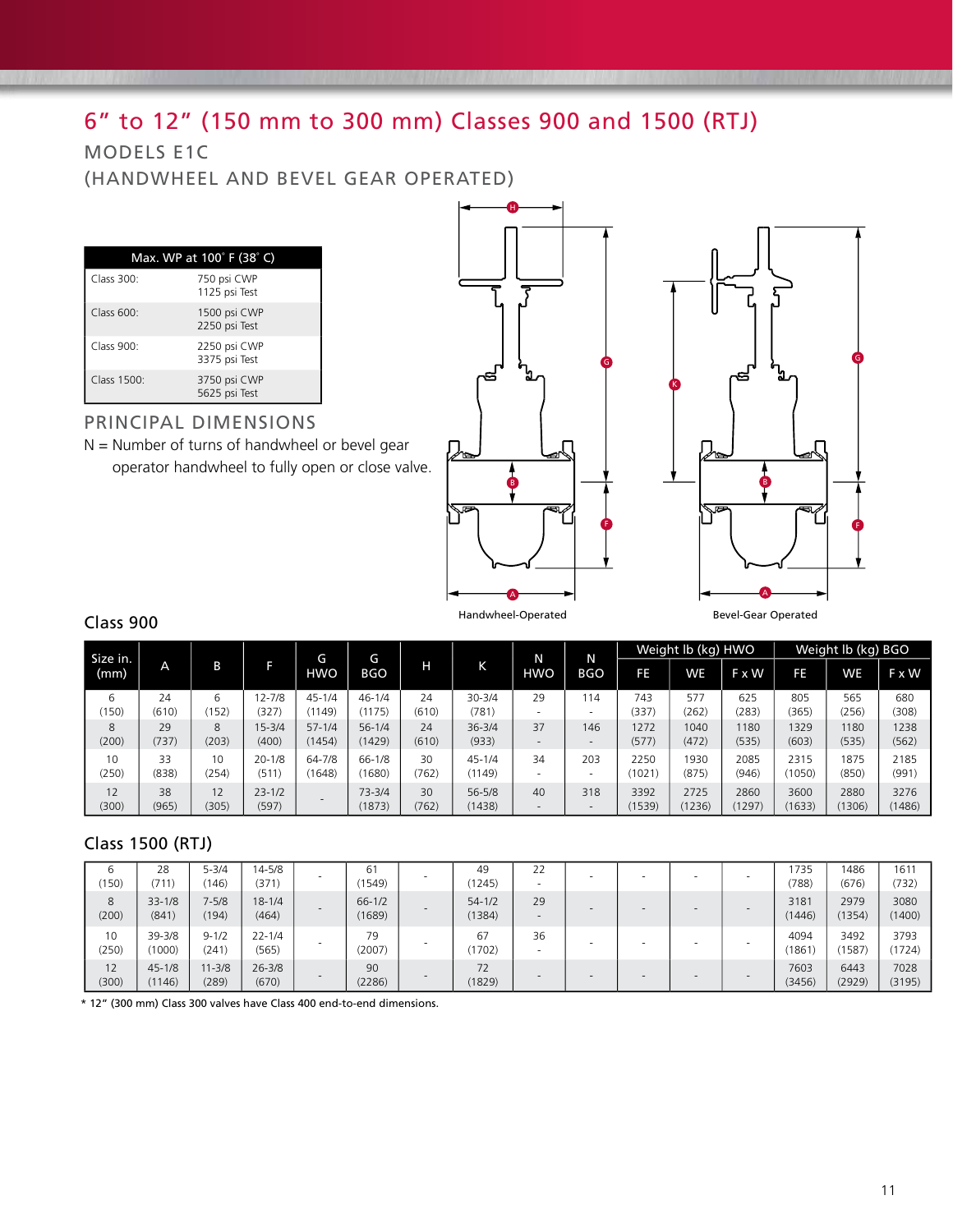# 14" to 24" (350 mm to 600 mm) Classes 300, 600, and 900

MODELS E1C (BEVEL GEAR OPERATED)

|            | Max. WP at 100°F (38°C)       |
|------------|-------------------------------|
| Class 300: | 750 psi CWP<br>1125 psi Test  |
| Class 600: | 1500 psi CWP<br>2250 psi Test |
| Class 900: | 2250 psi CWP<br>3375 psi Test |

#### PRINCIPAL DIMENSIONS

 $N =$  Number of turns of handwheel or bevel gear operator handwheel to fully open or close valve.



#### Class 300

| Size in. |            |            | F          |             |            |                          |        | Weight lb (kg) |        |
|----------|------------|------------|------------|-------------|------------|--------------------------|--------|----------------|--------|
| (mm)     | A          | B          |            | G           | Κ          | N                        | FE     | WE             | F x W  |
| $14^*$   | $32 - 1/2$ | $13 - 1/4$ | $25 - 1/4$ | 65-7/8      | 53         | 177                      | 2632   | 2230           | 2500   |
| (350)    | (826)      | (337)      | (641)      | (1673)      | (1346)     | $\overline{\phantom{a}}$ | (1194) | (1012)         | (1134) |
| 16       | 33         | $15 - 1/4$ | $28 - 1/8$ | $83 - 9/16$ | $58 - 3/8$ | 167                      | 3450   | 3015           | 3310   |
| (400)    | (838)      | (387)      | (714)      | (2122)      | (1483)     | $\overline{\phantom{a}}$ | (1565) | (1368)         | (1501) |
| 18       | 36         | $17 - 1/4$ | 31         | 86-13/16    | 65-5/16    | 190                      | 4650   | 4260           | 4375   |
| (450)    | (914)      | (438)      | (787)      | (2205)      | (1659)     | $\overline{\phantom{a}}$ | (2109) | (1932)         | (1984) |
| 20       | 39         | $19 - 1/4$ | $35 - 1/4$ | $106 - 1/4$ | $73 - 7/8$ | 211                      | 6248   | 5780           | 6000   |
| (500)    | (991)      | (489)      | (895)      | (2699)      | (1876)     | $\overline{\phantom{a}}$ | (2834) | (2622)         | (2722) |
| $24*$    | $48 - 1/2$ | $23 - 1/4$ | 42         | 115-3/4     | $86 - 3/8$ | 253                      | 10.678 | 9550           | 10,240 |
| (600)    | (1232)     | (591)      | (1067)     | (2940)      | (2194)     |                          | (4843) | (4332)         | (4645) |

#### Class 600

| 14    | 35     | $13 - 1/4$ | 25-9/16    | 69-3/4     | $53 - 1/2$ | 177                      | 3240   | 2931   | 3000   |
|-------|--------|------------|------------|------------|------------|--------------------------|--------|--------|--------|
| (350) | (889)  | (337)      | (649)      | (1772)     | (1359)     |                          | (1470) | (1329) | (1361) |
| 16    | 39     | $15 - 1/4$ | $28 - 1/8$ | $81 - 1/8$ | $61 - 1/4$ | 167                      | 4420   | 3950   | 4160   |
| (400) | (991)  | (387)      | (714)      | (2061)     | (1556)     | $\overline{\phantom{a}}$ | (2005) | (1792) | (1887) |
| 18    | 43     | $17 - 1/4$ | $31 - 5/8$ | $86 - 1/2$ | 66-5/8     | 190                      | 5705   | 5115   | 5200   |
| (450) | (1092) | (438)      | (803)      | (2197)     | (1692)     |                          | (2588) | (2320) | (2359) |
| 20    | 47     | $19 - 1/4$ | 36         | $98 - 1/8$ | $73 - 7/8$ | 211                      | 7595   | 7115   | 6605   |
| (500) | (1194) | (489)      | (914)      | (2492)     | (1876)     | $\overline{\phantom{a}}$ | (3445) | (3227) | (2996) |
| 24    | 55     | $23 - 1/4$ | $42 - 1/4$ | 113-1/2    | $87 - 7/8$ | 253                      | 12.994 | 11,380 | 12,730 |
| (600) | (1397) | (591)      | (1073)     | (2883)     | (2232)     |                          | (5894) | (5162) | (5774) |

### Class 900

| 14    | $40 - 1/2$ | $12 - 3/4$ | $26 - 1/8$ | 69-3/4      | $53 - 1/2$ |                          | 5200   | 4902   | 4902   |
|-------|------------|------------|------------|-------------|------------|--------------------------|--------|--------|--------|
| (350) | (1029)     | (324)      | (664)      | (1772)      | (1359)     |                          | (2359) | (2224) | (2224) |
| 16    | $44 - 1/2$ | $14 - 3/4$ | $30 - 1/4$ | $81 - 1/8$  | 66-5/8     | 174                      | 7346   | 6435   | 6959   |
| (400) | (130)      | (375)      | (768)      | (2061)      | (1692)     | $\overline{\phantom{a}}$ | (3332) | (2919) | (3155) |
| 18    | 48         | $16 - 3/4$ | 33         | 92          |            |                          | 11.814 | 10,226 | 11,020 |
| (450) | (1219)     | (425)      | (838)      | (2337)      |            |                          | (5359) | (4638) | (4999) |
| 20    | 52         | $18 - 5/8$ | 36         | 103         |            |                          | 15,581 | 14,265 | 14,866 |
| (500) | (1321)     | (473)      | (914)      | (2616)      |            |                          | (7067) | (6470) | (6743) |
| 24    | 61         | $22 - 1/2$ | $44 - 1/2$ | $113 - 1/2$ | $87 - 7/8$ |                          | 20,467 | 18.561 | 19,887 |
| (600) | (1549)     | (572)      | (1130)     | (2883)      | (2232)     |                          | (9284) | (8419) | (9021) |

\*14" to 24" (350 mm to 600 mm) Class 300 valves have Class 400 end-to-end dimensions.

Note: 30" and 36" (750 mm and 900 mm). Class 300 and 600 prices are available upon request.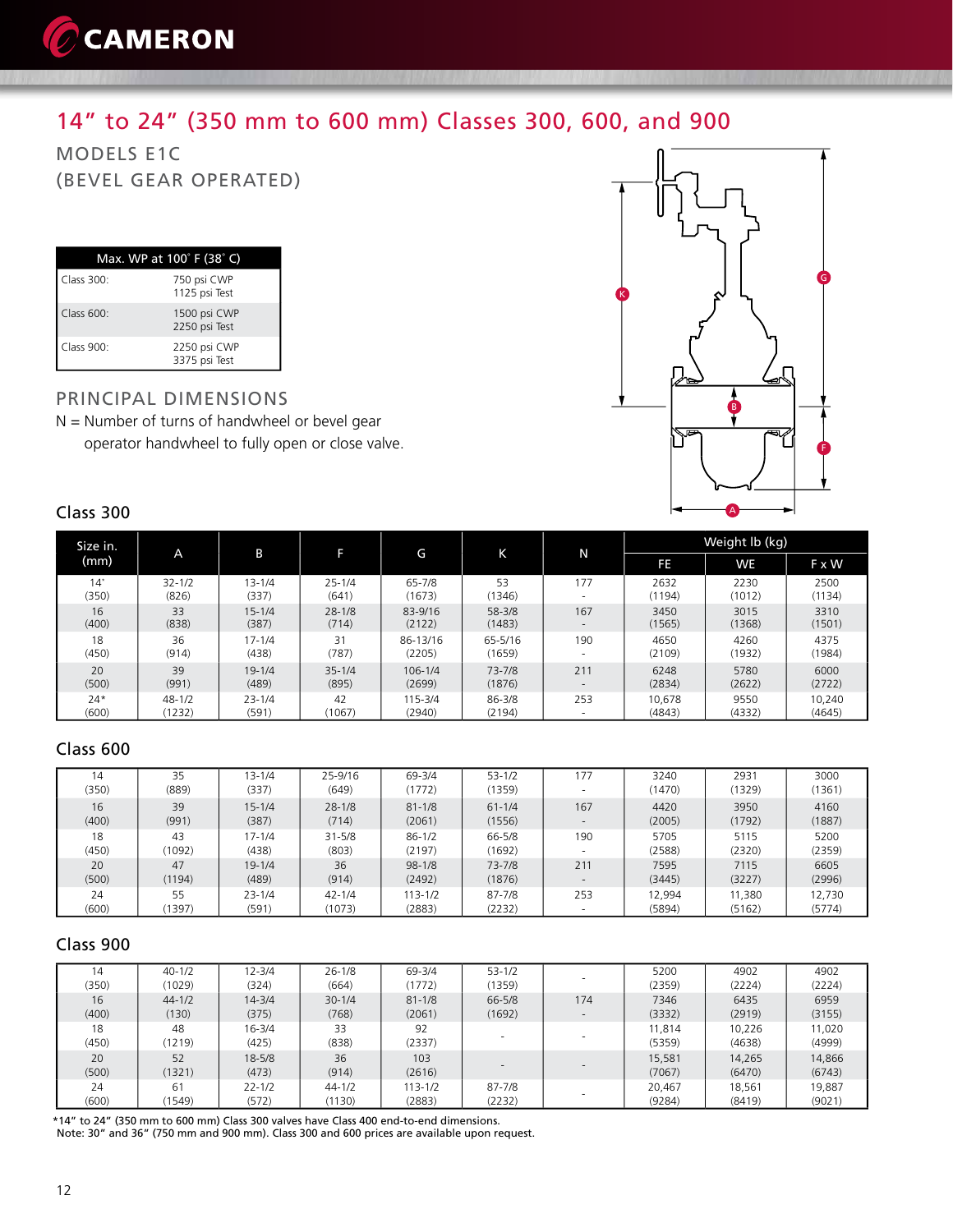## OPERATOR SIZING REQUIREMENTS

#### Model M – 2" to 4" (50 mm to 100 mm) ASME Classes 150 to 1500

| Valve<br>Size |       | <b>ASME</b><br><b>ASME</b> Working |             | <b>Stem Thread</b> |                     | Recommended Recommended<br>Operating<br>Operating |                    | Block-<br>and-                  | Block-<br>and-                       | Maximum<br>Allowable   | Maximum<br>Allowable | Total<br><b>Stem</b>      | <b>Stem Nut</b><br>Turns-to- |
|---------------|-------|------------------------------------|-------------|--------------------|---------------------|---------------------------------------------------|--------------------|---------------------------------|--------------------------------------|------------------------|----------------------|---------------------------|------------------------------|
| in.<br>(mm)   | Class | <b>Pressure</b><br>(psig)          | Size<br>in. | in.                | Pitch   Lead<br>in. | <b>Thrust</b><br>(lbf)                            | Torque<br>(ft-Ibf) | <b>Bleed</b><br>Thrust<br>(lbf) | Bleed<br><b>Torque</b><br>$(ft-lbf)$ | <b>Thrust</b><br>(lbf) | Torgue<br>(ft-Ibf)   | <b>Travel</b><br>in. (mm) | Open<br>Valve                |
| 2(50)         | 150   | 290                                | 0.875       | 0.167              | 0.167               | 457                                               | 3                  | 535                             | 4                                    | 12,597                 | 93                   | 2.63(67)                  | 16                           |
| 2(50)         | 300   | 750                                | 0.875       | 0.167              | 0.167               | 1183                                              | 9                  | 1383                            | 10                                   | 12,597                 | 93                   | 2.63(67)                  | 16                           |
| 2(50)         | 600   | 1500                               | 0.875       | 0.167              | 0.167               | 2366                                              | 17                 | 2766                            | 20                                   | 12,597                 | 93                   | 2.63(67)                  | 16                           |
| 2(50)         | 900   | 2250                               | 0.875       | 0.167              | 0.167               | 3549                                              | 26                 | 4149                            | 30                                   | 12,597                 | 93                   | 2.63(67)                  | 16                           |
| 2(50)         | 1500  | 3750                               | 0.875       | 0.167              | 0.167               | 5914                                              | 43                 | 6915                            | 51                                   | 12,597                 | 93                   | 2.63(67)                  | 16                           |
| 3(80)         | 150   | 290                                | 1.000       | 0.200              | 0.200               | 803                                               | $\overline{7}$     | 1115                            | 9                                    | 16,027                 | 136                  | 4.03(102)                 | 21                           |
| 3(80)         | 300   | 750                                | 1.000       | 0.200              | 0.200               | 2078                                              | 18                 | 2884                            | 25                                   | 16,027                 | 136                  | 4.03(102)                 | 21                           |
| 3(80)         | 600   | 1500                               | 1.000       | 0.200              | 0.200               | 4155                                              | 35                 | 5769                            | 49                                   | 16,027                 | 136                  | 4.03(102)                 | 21                           |
| 3(80)         | 900   | 2250                               | 1.000       | 0.200              | 0.200               | 6233                                              | 53                 | 8653                            | 74                                   | 16,027                 | 136                  | 4.03(102)                 | 21                           |
| 3(80)         | 1500  | 3750                               | 1.000       | 0.200              | 0.200               | 10,388                                            | 88                 | 14,422                          | 123                                  | 16,027                 | 136                  | 4.03(102)                 | 21                           |
| 4(100)        | 150   | 290                                | 1.250       | 0.250              | 0.250               | 1327                                              | 14                 | 1783                            | 19                                   | 25,442                 | 271                  | 4.88 (124)                | 20                           |
| 4(100)        | 300   | 750                                | 1.250       | 0.250              | 0.250               | 3432                                              | 37                 | 4610                            | 49                                   | 25,442                 | 271                  | 4.88 (124)                | 20                           |
| 4(100)        | 600   | 1500                               | 1.250       | 0.250              | 0.250               | 6864                                              | 73                 | 9221                            | 98                                   | 25,442                 | 271                  | 4.88 (124)                | 20                           |
| 4(100)        | 900   | 2250                               | 1.250       | 0.250              | 0.250               | 10,297                                            | 110                | 13,831                          | 147                                  | 25,442                 | 271                  | 4.88 (124)                | 20                           |
| 4(100)        | 1500  | 3750                               | 1.250       | 0.250              | 0.250               | 17,161                                            | 183                | 23,052                          | 245                                  | 25,442                 | 271                  | 4.88 (124)                | 20                           |

#### Model E1C – 6" to 24" (150 mm to 600 mm) ASME Classes 300 to 900

| Valve               |     | <b>ASME</b>                                       |             | <b>Stem Thread</b> |             | Recommended Recommended      |                                 | Block-                                  | Block-                                       | Maximum                             | Maximum                         | Total                               | <b>Stem Nut</b>            |
|---------------------|-----|---------------------------------------------------|-------------|--------------------|-------------|------------------------------|---------------------------------|-----------------------------------------|----------------------------------------------|-------------------------------------|---------------------------------|-------------------------------------|----------------------------|
| Size<br>in.<br>(mm) |     | <b>ASME</b> Working<br>Class   Pressure<br>(psig) | Size<br>in. | Pitch I<br>in.     | Lead<br>in. | Operating<br>Thrust<br>(lbf) | Operating<br>Torque<br>(ft-Ibf) | and-<br><b>Bleed</b><br>Thrust<br>(lbf) | and-<br><b>Bleed</b><br>Torque<br>$(ft-lbf)$ | Allowable<br><b>Thrust</b><br>(lbf) | Allowable<br>Torque<br>(ft-Ibf) | Stem<br><b>Travel</b><br>$in.$ (mm) | Turns-to-<br>Open<br>Valve |
| 6(150)              | 300 | 750                                               | 1.50        | 0.250              | 0.250       | 6626                         | 82                              | 8179                                    | 101                                          | 21,711                              | 267                             | 7.19(183)                           | 29                         |
| 6(150)              | 600 | 1500                                              | 1.50        | 0.250              | 0.250       | 13,252                       | 163                             | 16,358                                  | 201                                          | 21,711                              | 267                             | 7.19(183)                           | 29                         |
| 6(150)              | 900 | 2250                                              | 1.50        | 0.250              | 0.250       | 19,878                       | 245                             | 24,538                                  | 302                                          | 33,158                              | 408                             | 7.19(183)                           | 29                         |
| 8(200)              | 300 | 750                                               | 1.75        | 0.250              | 0.250       | 10,705                       | 149                             | 12,626                                  | 176                                          | 23,678                              | 329                             | 9.12(232)                           | 36                         |
| 8 (200)             | 600 | 1500                                              | 1.75        | 0.250              | 0.250       | 21,410                       | 298                             | 25,253                                  | 351                                          | 26,577                              | 370                             | 9.12(232)                           | 36                         |
| 8 (200)             | 900 | 2250                                              | 1.75        | 0.250              | 0.250       | 32,115                       | 447                             | 37,879                                  | 527                                          | 42,377                              | 590                             | 9.12(232)                           | 36                         |
| 10 (250)            | 300 | 750                                               | 2.25        | 0.333              | 0.333       | 16,462                       | 296                             | 19,385                                  | 349                                          | 36,141                              | 651                             | 11.31 (287)                         | 34                         |
| 10 (250)            | 600 | 1500                                              | 2.25        | 0.333              | 0.333       | 32,924                       | 593                             | 3871                                    | 698                                          | 46,433                              | 836                             | 11.31 (287)                         | 34                         |
| 10 (250)            | 900 | 2250                                              | 2.25        | 0.333              | 0.333       | 49,386                       | 889                             | 58,156                                  | 1047                                         | 76,635                              | 1380                            | 11.31 (287)                         | 34                         |
| 12 (300)            | 300 | 750                                               | 2.25        | 0.333              | 0.333       | 21,911                       | 395                             | 27,588                                  | 497                                          | 52,472                              | 945                             | 13.38 (340)                         | 40                         |
| 12 (300)            | 600 | 1500                                              | 2.25        | 0.333              | 0.333       | 43,822                       | 789                             | 55,175                                  | 994                                          | 64,733                              | 1166                            | 13.38 (340)                         | 40                         |
| 12 (300)            | 900 | 2250                                              | 2.25        | 0.333              | 0.333       | 65,732                       | 1184                            | 82,763                                  | 1490                                         | 84,560                              | 1523                            | 13.38 (340)                         | 40                         |
| 14 (350)            | 300 | 750                                               | 2.00        | 0.250              | 0.500       | 25,138                       | 477                             | 32,355                                  | 614                                          | 78,209                              | 1485                            | 14.88 (378)                         | 30                         |
| 14 (350)            | 600 | 1500                                              | 2.00        | 0.250              | 0.500       | 50,276                       | 955                             | 64,709                                  | 1229                                         | 78,209                              | 1485                            | 14.88 (378)                         | 30                         |
| 14 (350)            | 900 | 2250                                              | 2.25        | 0.333              | 0.333       | 72,608                       | 1308                            | 101,857                                 | 1835                                         | 110,039                             | 1982                            | 14.88 (378)                         | 45                         |
| 16 (400)            | 300 | 750                                               | 2.50        | 0.400              | 0.800       | 33,517                       | 868                             | 39,174                                  | 1015                                         | 108,946                             | 2822                            | 16.88 (429)                         | 21                         |
| 16 (400)            | 600 | 1500                                              | 2.50        | 0.400              | 0.800       | 67,035                       | 1736                            | 78,348                                  | 2029                                         | 108,946                             | 2822                            | 16.88 (429)                         | 21                         |
| 16 (400)            | 900 | 2250                                              | 2.75        | 0.400              | 0.800       | 97,481                       | 2681                            | 146,275                                 | 4022                                         | 162,485                             | 4468                            | 17.38 (441)                         | 22                         |
| 18 (450)            | 300 | 750                                               | 2.50        | 0.400              | 0.800       | 41,440                       | 1073                            | 48,846                                  | 1265                                         | 113,120                             | 2930                            | 18.94 (481)                         | 24                         |
| 18 (450)            | 600 | 1500                                              | 2.50        | 0.400              | 0.800       | 82,881                       | 2147                            | 97,691                                  | 2530                                         | 113,120                             | 2930                            | 18.94 (481)                         | 24                         |
| 18 (450)            | 900 | 2250                                              | 3.00        | 0.400              | 0.400       | 123,194                      | 2901                            | 173,424                                 | 4084                                         | 185,236                             | 4362                            | 19.88 (505)                         | 50                         |
| 20 (500)            | 300 | 750                                               | 2.75        | 0.400              | 0.800       | 51,116                       | 1406                            | 60,201                                  | 1655                                         | 113,120                             | 3111                            | 21.12 (536)                         | 27                         |
| 20 (500)            | 600 | 1500                                              | 2.75        | 0.400              | 0.800       | 102,231                      | 2811                            | 120,401                                 | 3311                                         | 129,553                             | 3562                            | 21.12 (536)                         | 27                         |
| 20 (500)            | 900 | 2250                                              | 3.5         | 0.400              | 0.800       | 153,347                      | 4953                            | 248,075                                 | 8031                                         | 253,737                             | 8196                            | 21.12                               | 27                         |
| 22 (550)            | 300 |                                                   |             |                    |             |                              |                                 | No Design                               |                                              |                                     |                                 |                                     |                            |
| 22 (550)            | 600 | 1500                                              | 3.00        | 0.400              | 0.800       | 123,768                      | 3601                            | 149,487                                 | 4349                                         | 118,661                             | 3453                            | 23.25 (591)                         | 29                         |
| 22 (550)            | 900 |                                                   |             |                    |             |                              |                                 | No Design                               |                                              |                                     |                                 |                                     |                            |
| 24 (600)            | 300 | 750                                               | 3.00        | 0.400              | 0.800       | 72,557                       | 2111                            | 91,789                                  | 2671                                         | 113,120                             | 3291                            | 25.25 (641)                         | 32                         |
| 24 (600)            | 600 | 1500                                              | 3.00        | 0.400              | 0.800       | 145,115                      | 4222                            | 183,577                                 | 5341                                         | 203,038                             | 5908                            | 25.25 (641)                         | 32                         |
| 24 (600)            | 900 | 2250                                              | 3.75        | 0.400              | 0.800       | 214,524                      | 7273                            | 356,572                                 | 12,089                                       | 351,789                             | 11,927                          |                                     |                            |

Note: 1. Use recommended operating thrust and torques for sizing bevel gear operators.

2. Use block-and-bleed thrusts and torques for sizing power operators (electric, gas, hydraulic, etc.).

3. Maximum operating thrust and torques are the maximum allowable for the valve.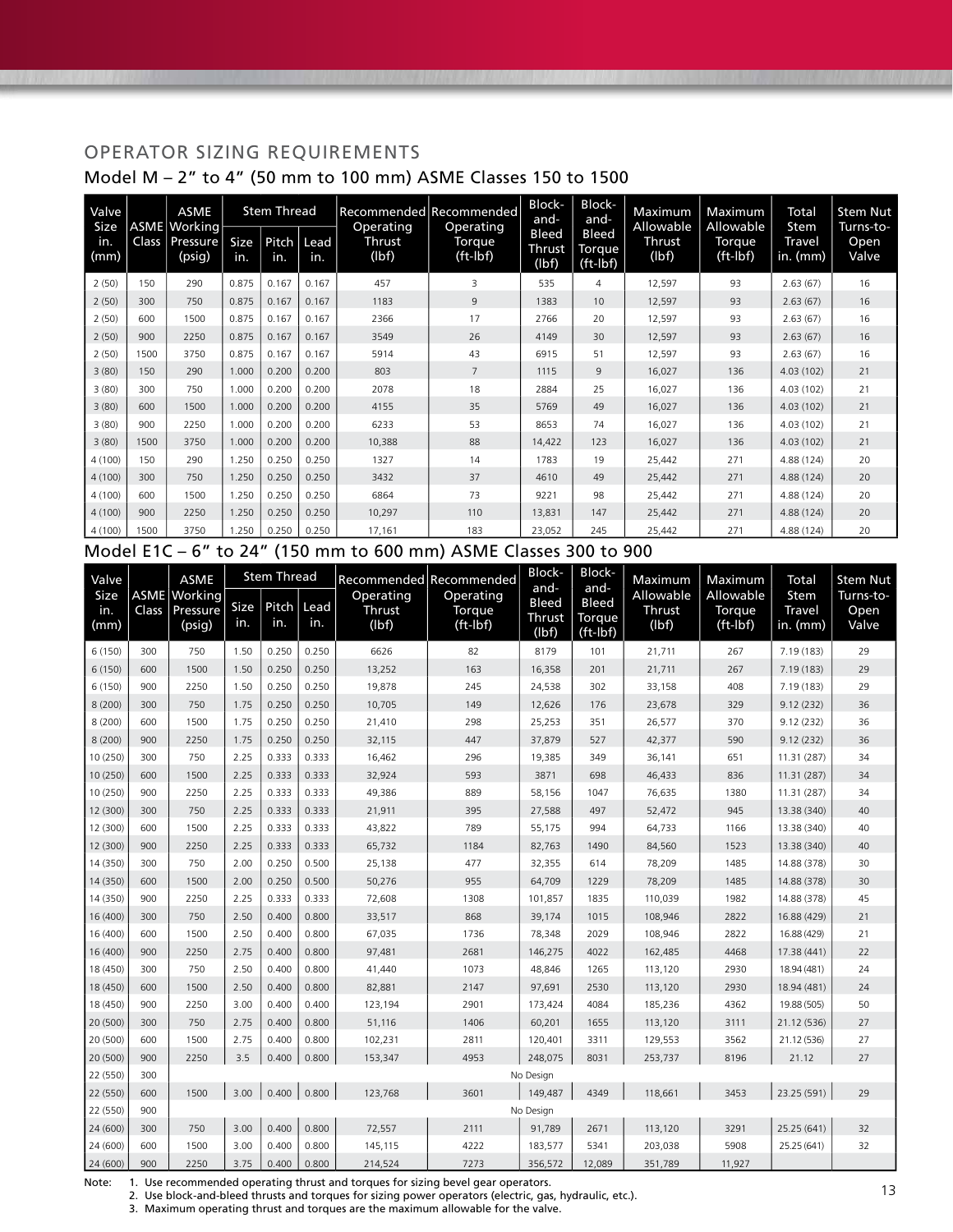

#### OPERATOR INTERFACE

The operator interface on 6" through 12" (150 mm through 300 mm) valves is manufactured to comply with ISO 5210 and MSS-SP-102.

The operator interface on 14" (350 mm) and larger valves is manufactured to comply with MSS-SP-102.

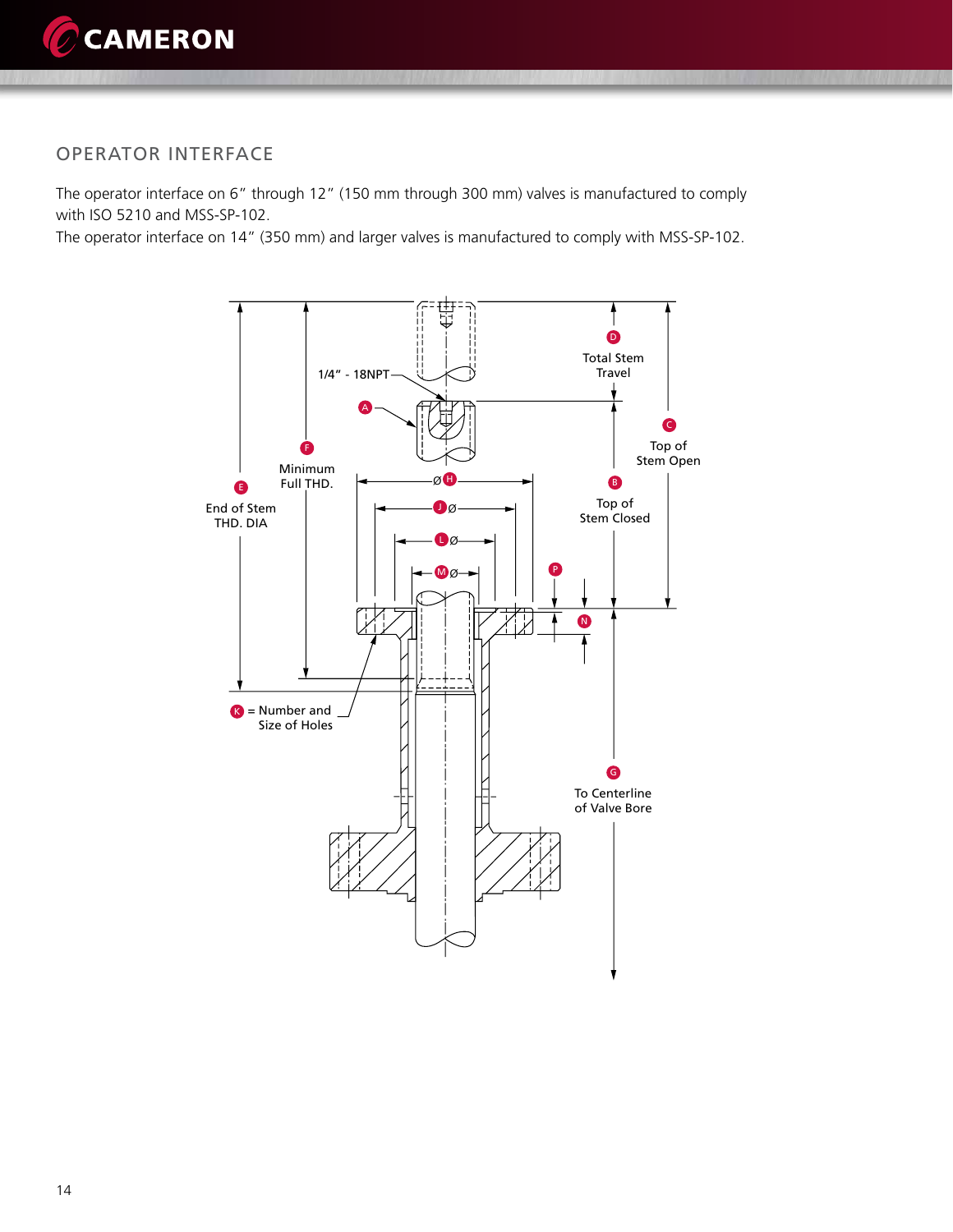## OPERATOR INTERFACE DIMENSIONS TOPWORKS DATA

#### Imperial

| Size in.   Class |        | <b>MSS</b><br>FLG | A-NA-2G-L.H.                            | B     | C     | D     | E     | F     | G     | н     | J     | K          | L              | M            | N            | P     |
|------------------|--------|-------------------|-----------------------------------------|-------|-------|-------|-------|-------|-------|-------|-------|------------|----------------|--------------|--------------|-------|
| 6                | $3-9C$ | <b>FA14</b>       | 1-1/2-.250P-.250L<br>Single Lead Thread | 8.31  | 15.50 | 7.19  | 16.44 | 16.06 | 26.88 | 7.00  | 5.50  | $4 - 0.69$ | 3.955<br>3.945 | 2.50         | 1.03         | 0.178 |
| 8                | $3-9C$ | <b>FA14</b>       | 1-3/4-.250P-.250L<br>Single Lead Thread | 8.44  | 17.56 | 9.12  | 18.94 | 18.56 | 32.00 | 7.00  | 5.50  | $4 - 0.69$ | 3.955<br>3.945 | 2.50         | 1.03         | 0.178 |
| 10               | $3-9C$ | <b>FA16</b>       | 2.25-.333P--.333L<br>Single Lead Thread | 9.38  | 20.69 | 11.31 | 24.38 | 24.00 | 42.13 | 8.38  | 6.50  | $4 - 0.81$ | 5.230<br>5.220 | 3.12<br>3.75 | 1.50<br>2.75 | 0.230 |
| 12               | $3-6C$ | <b>FA16</b>       | 2.25-333P-333L<br>Single Lead Thread    | 11.50 | 24.88 | 13.38 | 26.06 | 25.69 | 45.44 | 8.38  | 6.50  | $4 - 0.81$ | 5.230<br>5.220 | 3.12         | 1.50         | 0.230 |
|                  | 9C     | <b>FA16</b>       | 2.25-.333P-.333L<br>Single Lead Thread  | 11.34 | 24.75 | 13.38 | 26.06 | 25.69 | 45.56 | 8.38  | 6.50  | $4 - 0.81$ | 5.230<br>5.220 | 3.12         | 1.50         | 0.230 |
| 14               | $3-6C$ | <b>FA16</b>       | 2-.250P-.500L<br>Double Lead Thread     | 9.56  | 24.38 | 14.81 | 27.50 | 26.88 | 50.44 | 8.38  | 6.50  | $4 - 0.81$ | 5.230<br>5.220 | 3.12         | 1.50         | 0.230 |
| 16               | $3-6C$ | <b>FA25</b>       | 2-1/2-.400P-.800L<br>Double Lead Thread | 10.19 | 27.06 | 16.88 | 31.19 | 30.56 | 56.50 | 11.50 | 10.00 | 8-0.69     | 6.020<br>6.010 | 3.75         | 2.00         | 0.230 |
| 18               | $3-6C$ | <b>FA25</b>       | 2-1/2-.400P-.800L<br>Double Lead Thread | 9.31  | 28.25 | 18.94 | 32.69 | 32.19 | 63.88 | 11.50 | 10.00 | $8 - 0.69$ | 6.020<br>6.010 | 3.75         | 2.00         | 0.230 |
| 20               | 3C     | <b>FA25</b>       | 2-3/4-.400P-.800L<br>Double Lead Thread | 11.50 | 32.62 | 21.12 | 37.00 | 36.44 | 70.31 | 11.50 | 10.00 | $8.-0.69$  | 6.020<br>6.010 | 3.75         | 2.00         | 0.230 |
|                  | 6C     | <b>FA30</b>       | 2-3/4-.400P-.800L<br>Double Lead Thread | 11.50 | 32.62 | 21.12 | 37.00 | 36.44 | 70.31 | 13.62 | 11.75 | $8 - 0.81$ | 7.020<br>7.010 | 3.75         | 2.75         | 0.230 |
| 24               | 3C     | <b>FA25</b>       | 3-400P-800L<br>Double Lead Thread       | 12.37 | 37.62 | 25.25 | 43.06 | 42.56 | 85.19 | 11.50 | 10.00 | $8 - 069$  | 6.020<br>6.010 | 3.75         | 2.00         | 0.230 |
|                  | 6C     | <b>FA35</b>       | 3-400P-800L<br>Double Lead Thread       | 12.37 | 37.62 | 25.25 | 43.06 | 42.56 | 85.19 | 16.12 | 14.00 | $8 - 1.12$ | 8.520<br>8.510 | 4.00         | 3.25         | 0.230 |

## Metric

| Size<br>mm | Class  | <b>MSS</b><br><b>FLG</b> | A-NA-2G-L.H.                            | B    | C   | D   | E    | F    | G    | Н   |     | K           |                  | M              | N             | P    |
|------------|--------|--------------------------|-----------------------------------------|------|-----|-----|------|------|------|-----|-----|-------------|------------------|----------------|---------------|------|
| 150        | $3-9C$ | <b>FA14</b>              | 38.1-.250P-.250L<br>Single Lead Thread  | 211  | 394 | 183 | 418  | 408  | 683  | 178 | 140 | 4-17.53     | 100.46<br>100.20 | 63.5           | 26.16         | 4.52 |
| 200        | $3-9C$ | <b>FA14</b>              | 44.45-.250P-.250L<br>Single Lead Thread | 214  | 446 | 232 | 481  | 471  | 813  | 178 | 140 | 4-17.53     | 100.46<br>100.20 | 63.5           | 26.16         | 4.52 |
| 250        | $3-9C$ | <b>FA16</b>              | 57.15-.333P-.333L<br>Single Lead Thread | 238  | 526 | 287 | 619  | 610  | 1070 | 213 | 165 | 4-20.57     | 132.84<br>132.59 | 79.25<br>95.25 | 38.1<br>69.85 | 5.84 |
| 300        | $3-6C$ | <b>FA16</b>              | 57.15-.333P-.333L<br>Single Lead Thread | 292  | 632 | 340 | 662  | 653  | 1154 | 213 | 165 | $4 - 20.57$ | 132.84<br>132.59 | 79.25          | 38.1          | 5.84 |
|            | 9C     | <b>FA16</b>              | 57.15-.333P-.333L<br>Single Lead Thread | 288  | 629 | 340 | 662  | 653  | 1157 | 213 | 165 | 4-20.57     | 132.84<br>132.59 | 79.25          | 38.1          | 5.84 |
| 350        | $3-6C$ | <b>FA16</b>              | 50.8-250P-500L<br>Double Lead Thread    | 243  | 619 | 376 | 699  | 683  | 1281 | 213 | 165 | $4 - 20.57$ | 132.84<br>132.59 | 79.25          | 38.1          | 5.84 |
| 400        | $3-6C$ | <b>FA25</b>              | 63.5-.400P-.800L<br>Double Lead Thread  | 259  | 687 | 429 | 792  | 776  | 1435 | 292 | 254 | 8-17.53     | 152.91<br>152.65 | 95.25          | 50.8          | 5.84 |
| 450        | $3-6C$ | <b>FA25</b>              | 63.5-.400P-.800L<br>Double Lead Thread  | 9.31 | 718 | 481 | 830  | 818  | 1623 | 292 | 254 | 8-17.53     | 152.91<br>152.65 | 95.25          | 50.8          | 5.84 |
| 500        | 3C     | <b>FA25</b>              | 69.85-.400P-.800L<br>Double Lead Thread | 292  | 829 | 536 | 940  | 926  | 1786 | 292 | 254 | 8-17.53     | 152.91<br>152.65 | 95.25          | 50.8          | 5.84 |
|            | 6C     | <b>FA30</b>              | 69.85-.400P-.800L<br>Double Lead Thread | 292  | 829 | 536 | 940  | 926  | 1786 | 346 | 298 | 8-20.57     | 178.31<br>178.10 | 95.25          | 69.85         | 5.84 |
| 600        | 3C     | <b>FA25</b>              | 76.2-400P-800L<br>Double Lead Thread    | 314  | 956 | 641 | 1094 | 1081 | 2164 | 292 | 254 | 8-17.53     | 152.91<br>152.65 | 95.25          | 50.8          | 5.84 |
|            | 6C     | FA35                     | 76.2-.400P-.800L<br>Double Lead Thread  | 314  | 956 | 641 | 1094 | 1081 | 2164 | 409 | 356 | 8-28.45     | 216.41<br>216.15 | 101.6          | 82.55         | 5.84 |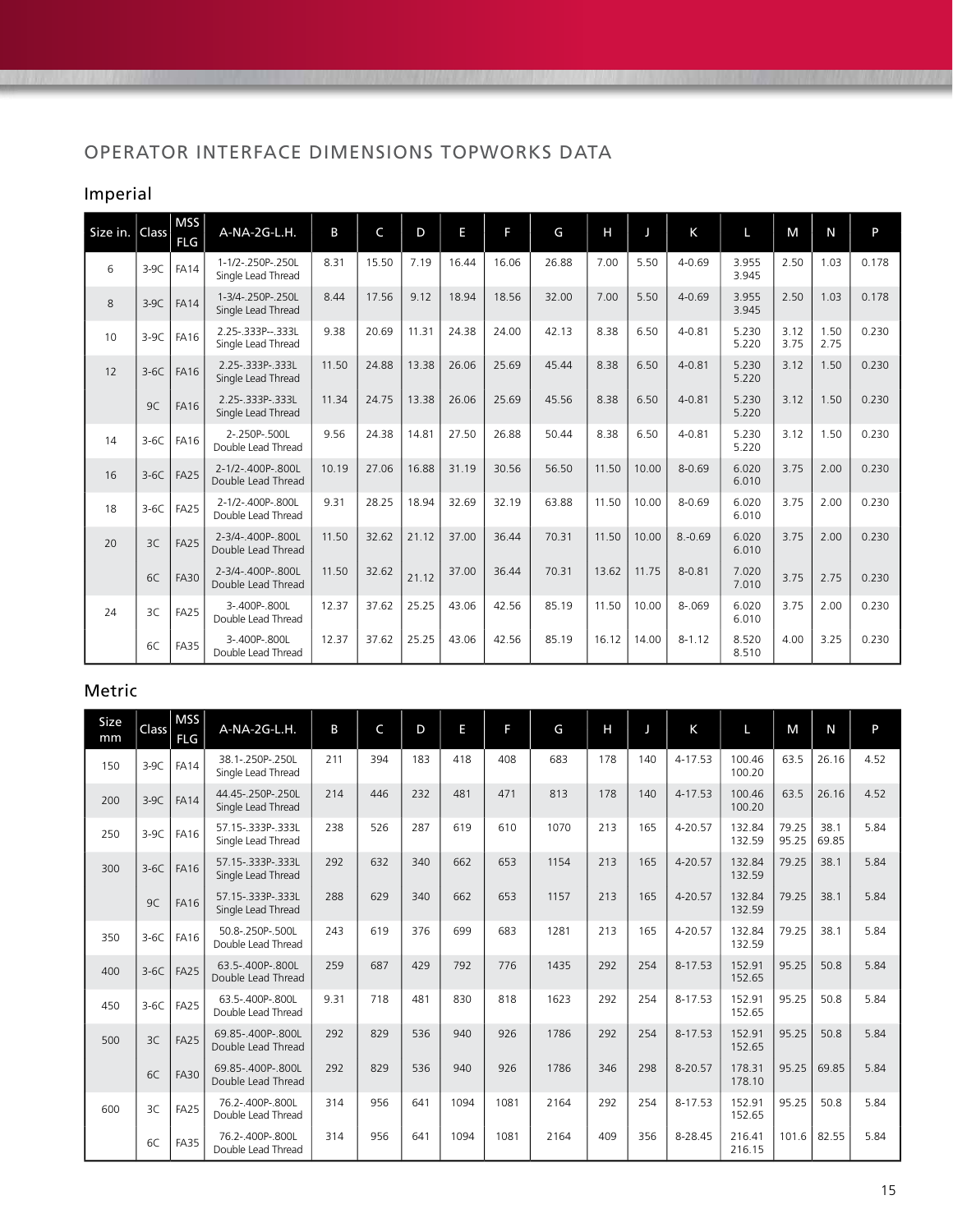# FLOW COEFFICIENTS  $(C_v)$

The following chart outlines the  $C_V$  for through conduit gate valves having end-to-end dimensions and bore diameters in compliance with API 6D.\*

| Valve Size in.<br>(mm)         | 300                      | 400     | 600     | 900                      | 1500   | 2500                     |
|--------------------------------|--------------------------|---------|---------|--------------------------|--------|--------------------------|
| 2(50)                          | 432                      | 378     | 378     | 337                      | 337    | 218                      |
| 3 x 2 (80 x 50)                | $\overline{\phantom{a}}$ | 165     | 165     | 203                      | 239    | $\sim$                   |
| $2 - 1/2$ (65)                 | $\overline{\phantom{a}}$ | 682     | 682     | 558                      | 558    | 305                      |
| 3(80)                          | 1155                     | 1053    | 1109    | 1072                     | 966    | 474                      |
| 4 x 3 (100 x 80)               | $\sim$                   | 534     | 529     | 597                      | 677    | 624                      |
| 4(100)                         | 2176                     | 1925    | 1944    | 1890                     | 1730   | 725                      |
| 6 x 4 (150 x 100)              | $\omega$                 | 886     | 944     | 943                      | 1231   | $\overline{\phantom{a}}$ |
| 6(150)                         | 5300                     | 4860    | 4577    | 4383                     | 3622   | 2510                     |
| 8 x 6 (200 x 150)              | 2499                     | $\sim$  | 3240    | 3588                     | 2137   | $\sim$                   |
| 8(200)                         | 11,054                   | 9345    | 8886    | 8416                     | 6879   | 5227                     |
| $10 \times 8 (250 \times 200)$ | 5218                     |         | 5036    | 7975                     | 4859   |                          |
| 12 x 8 (300 x 200)             | 3302                     |         | 3892    |                          | $\sim$ |                          |
| 10 (250)                       | 18,856                   | 15,771  | 14,533  | 14,087                   | 11,283 | 8313                     |
| 12 (300) (Note 1)              | 228,980                  | 23,834  | 22,729  | 21,025                   | 16,843 | 12,282                   |
| 12 x 10 (300 x 250)            | $\sim$                   |         | 12,799  | 7299                     | $\sim$ |                          |
| 14 (350) (Note 1)              | 30,883                   | 29,921  | 28,837  | 23,846                   | 20,336 |                          |
| 16 x 14 (400 x 350)            | $\sim$ $-$               | $\sim$  | 21,096  | $\sim$                   |        |                          |
| 16 (400)                       | 42,224                   | 41,022  | 39,144  | 33,358                   | 27,548 | 21,396                   |
| 20 x 16 (500 x 400)            | $\sim 100$               | 15,761  | $\sim$  | $\sim$                   |        |                          |
| 18 (450)                       | 55,740                   | 54,277  | 51,368  | 45,004                   |        |                          |
| 20 (500)                       | 70,386                   | 68,680  | 64,559  | 56,871                   |        |                          |
| 22 (550)                       | 86,869                   | 85,422  | 80,279  | $\sim 10^{-1}$           |        |                          |
| 24 (600) (Note 1)              | 106,835                  | 103,504 | 97,240  | 84,836                   |        |                          |
| 26 (650)                       | 123,222                  | 120,829 | 114,905 | $\overline{\phantom{a}}$ |        |                          |
| 28 (700)                       | 144,355                  | 142,391 | 135,267 |                          |        |                          |
| 30 (750)                       | 170,229                  | 163,776 | 157,401 | 133,706                  |        |                          |
| 36 (900)                       | 245,362                  | 236,147 | 224,424 |                          |        |                          |

Since  $C_{\text{v}}$  is a calculated number, the actual value may vary.

\* As Applicable.

Notes: 1. Class 300 valves have Class 400 end-to-ends in these size Pow-R-Seal designs. Use the Class 400  $C_v$ .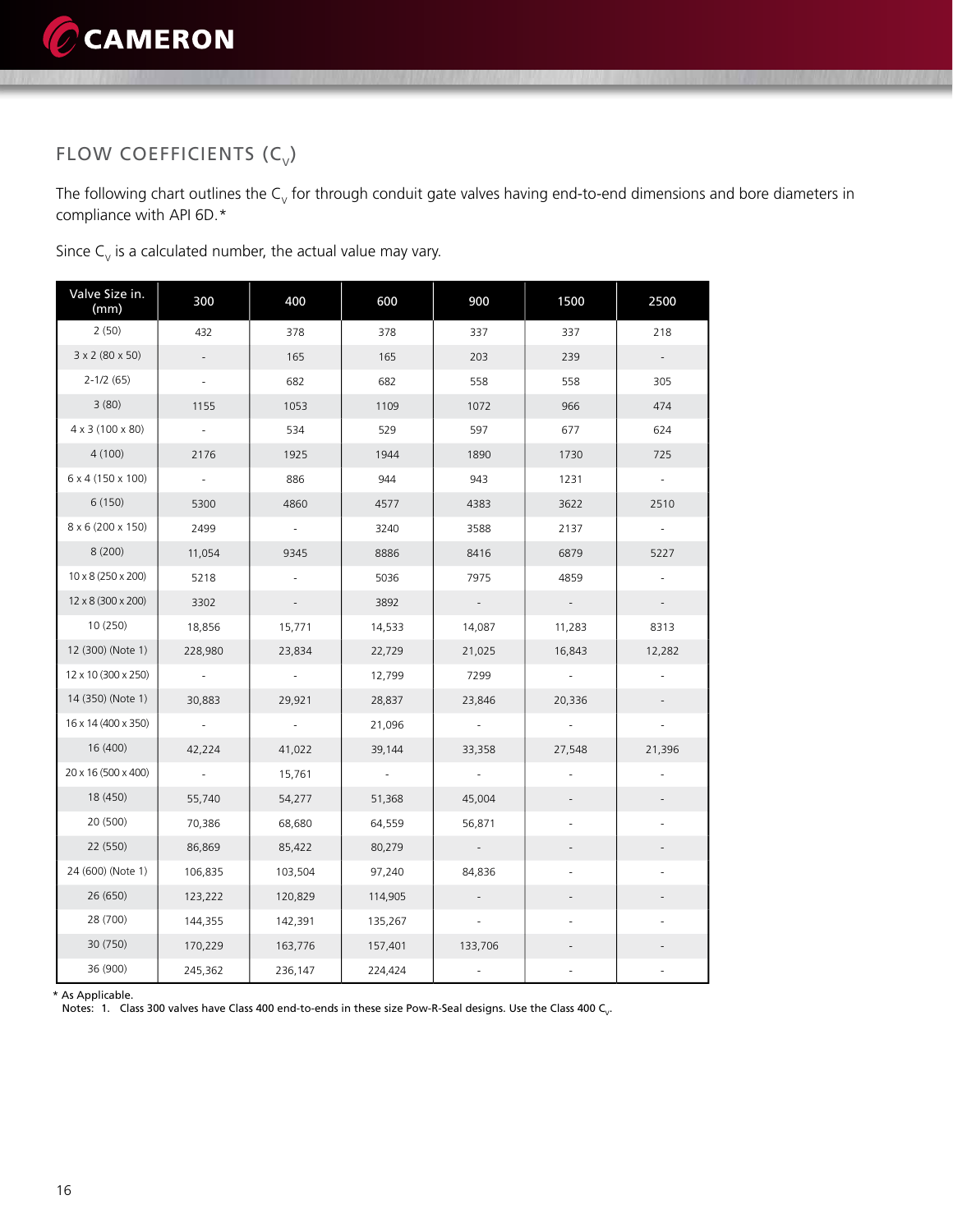## FLOW COEFFICIENTS  $(K_y)$

The following chart outlines the  $K_{\vee}$  for through conduit gate valves having end-to-end dimensions and bore diameters in compliance with API 6D.\*

| Valve Size in.<br>(mm)         | 300                         | 400                         | 600                      | 900                         | 1500                     | 2500                     |
|--------------------------------|-----------------------------|-----------------------------|--------------------------|-----------------------------|--------------------------|--------------------------|
| 2(50)                          | 373                         | 327                         | 327                      | 291                         | 291                      | 188                      |
| $3 \times 2 (80 \times 50)$    | $\overline{\phantom{a}}$    | 142                         | 145                      | 175                         | 207                      | $\mathcal{L}^{\pm}$      |
| $2-1/2(65)$                    | $\overline{\phantom{a}}$    | 590                         | 590                      | 483                         | 483                      | 264                      |
| 3(80)                          | 999                         | 911                         | 959                      | 927                         | 835                      | 410                      |
| 4 x 3 (100 x 80)               | $\mathcal{L}_{\mathcal{A}}$ | 462                         | 458                      | 516                         | 585                      | 540                      |
| 4(100)                         | 1882                        | 1665                        | 1682                     | 1635                        | 1496                     | 627                      |
| 6 x 4 (150 x 100)              | $\sim$                      | 766                         | 817                      | 816                         | 1065                     | $\sim$                   |
| 6(150)                         | 4585                        | 4204                        | 3959                     | 3792                        | 3133                     | 2172                     |
| 8 x 6 (200 x 150)              | 2162                        |                             | 2803                     | 3103                        | 1849                     |                          |
| 8(200)                         | 9562                        | 8084                        | 7687                     | 7280                        | 5951                     | 4522                     |
| $10 \times 8 (250 \times 200)$ | 4514                        |                             | 4356                     | 6898                        | 4204                     |                          |
| 12 x 8 (300 x 200)             | 2857                        |                             | 3367                     | $\mathcal{L}_{\mathcal{A}}$ | $\sim$                   | $\overline{\phantom{a}}$ |
| 10(250)                        | 16,312                      | 13,643                      | 12,572                   | 12,186                      | 9761                     | 7191                     |
| 12 (300) (Note 1)              | 25,070                      | 20,617                      | 19,662                   | 18,188                      | 14,570                   | 10,624                   |
| 12 x 10 (300 x 250)            | $\overline{\phantom{a}}$    | $\sim$                      | 11,072                   | 6314                        | $\sim$                   | ÷,                       |
| 14 (350) (Note 1)              | 26,715                      | 25,883                      | 24,945                   | 20,628                      | 17,591                   |                          |
| 16 x 14 (400 x 350)            |                             | ÷,                          | $\omega$                 |                             |                          |                          |
| 16 (400)                       | $\overline{\phantom{a}}$    | $\mathcal{L}^{\mathcal{L}}$ | 18,249                   | $\mathcal{L}$               |                          |                          |
| 20 x 16 (500 x 400)            | 36,526                      | 35,486                      | 33,862                   | 28,856                      | 23,831                   | 18,509                   |
| 18 (450)                       | $\mathbb{Z}^{\mathbb{Z}}$   | 13,634                      | $\omega_{\rm c}$         | ÷,                          | $\overline{\phantom{a}}$ | ÷                        |
| 20 (500)                       | 48,218                      | 46,953                      | 44,436                   | 38,930                      |                          |                          |
| 22 (550)                       | 60,888                      | 59,412                      | 55,847                   | 49,196                      |                          |                          |
| 24 (600) (Note 1)              | 75,147                      | 73,894                      | 69,445                   | $\sim$                      |                          |                          |
| 26 (650)                       | 92,417                      | 89,536                      | 84,117                   | 73,388                      | $\blacksquare$           | $\overline{\phantom{a}}$ |
| 28 (700)                       | 106,593                     | 104,523                     | 99,399                   |                             |                          |                          |
| 30 (750)                       | 124,874                     | 123,175                     | 117,013                  |                             |                          |                          |
| 36 (900)                       | 147,257                     | 141,674                     | 136,160                  | 115,662                     |                          |                          |
| 40 x 30<br>$(1000 \times 750)$ | $\sim$                      | $\sim$                      | $\overline{\phantom{a}}$ | 60,464                      |                          |                          |
| 36 (900)                       | 212,251                     | 204,279                     | 194,138                  |                             |                          |                          |
| 42 x 36<br>$(1050 \times 900)$ | 70,357                      | $\sim$                      | $\overline{\phantom{a}}$ |                             |                          |                          |
| 40 (1000)                      | 266,697                     | 265,814                     | 265,814                  |                             |                          |                          |
| 42 (1050)                      |                             | 302,576                     | 293,854                  |                             |                          |                          |
| 48 (1200)                      | $\overline{\phantom{a}}$    | $\overline{\phantom{a}}$    | 408,871                  |                             |                          |                          |

Since  $K_{\gamma}$  is a calculated number, the actual value may vary.

\* As Applicable.

Notes: 1. Class 300 valves have Class 400 end-to-ends in these size Pow-R-Seal designs. Use the Class 400 K<sub>V</sub>.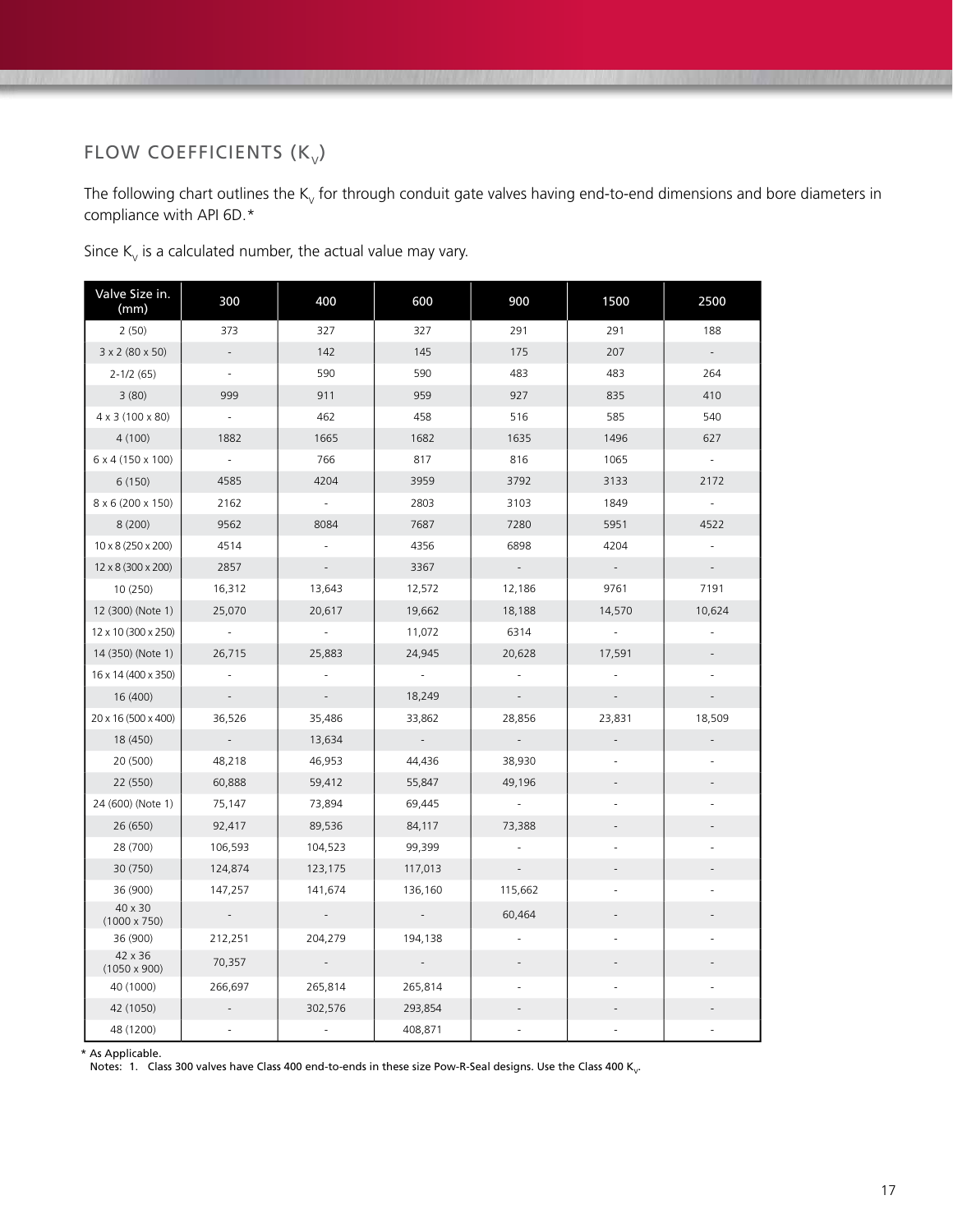# PRESSURE TEMPERATURE RATINGS

#### Standard WCC Material

| Temperature    |                 | Working Pressure by Class, psig |     |      |      |      |      |  |  |  |
|----------------|-----------------|---------------------------------|-----|------|------|------|------|--|--|--|
| $^{\circ}$ C   | $\mathsf{P}$    | 150                             | 300 | 400  | 600  | 900  | 1500 |  |  |  |
| 29° C to 38° C | 20° F to 100° F | 290                             | 750 | 1000 | 1500 | 2250 | 3750 |  |  |  |
| 93 $\degree$ C | $200^\circ$ F   | 260                             | 750 | 1000 | 1500 | 2250 | 3750 |  |  |  |
| 149°C          | 300°F           | 230                             | 730 | 970  | 1455 | 2185 | 3640 |  |  |  |
| $204^\circ$ C  | $400^{\circ}$ F | 200                             | 705 | 940  | 1410 | 2115 | 3530 |  |  |  |
| $260^\circ$ C  | 500°F           | 170                             | 665 | 885  | 1330 | 1995 | 3325 |  |  |  |
| $316^\circ$ C  | $600^\circ$ F   | 140                             | 605 | 805  | 1210 | 1815 | 3025 |  |  |  |
| $343^\circ$ C  | $650^\circ$ F   | 125                             | 590 | 785  | 1175 | 1765 | 2940 |  |  |  |
| $371^\circ$ C  | 700°F           | 110                             | 570 | 755  | 1135 | 1705 | 2840 |  |  |  |
| $399^\circ$ C  | 750°F           | 95                              | 505 | 670  | 1010 | 1510 | 2520 |  |  |  |
| 427°C          | $800^\circ$ F   | 80                              | 410 | 550  | 825  | 1235 | 2060 |  |  |  |

Ref.: API 6D, ASME B16.34

| Temperature      |                  | Working Pressure by Class, psig |      |       |       |       |  |  |  |
|------------------|------------------|---------------------------------|------|-------|-------|-------|--|--|--|
| $^{\circ}$ C     | $\circ$ F        | 150                             | 300  | 600   | 900   | 1500  |  |  |  |
| -29° C to 38° C  | -20° F to 100° F | 19.8                            | 51.7 | 103.4 | 155.1 | 258.6 |  |  |  |
| $50^{\circ}$ C   | $122^{\circ}$ F  | 19.5                            | 51.7 | 103.4 | 155.1 | 258.6 |  |  |  |
| $100^\circ$ C    | $212^{\circ}$ F  | 17.7                            | 51.5 | 103.0 | 154.6 | 257.6 |  |  |  |
| $150^{\circ}$ C  | 302°F            | 15.8                            | 50.2 | 100.3 | 150.5 | 250.8 |  |  |  |
| $200^\circ$ C    | 392°F            | 13.8                            | 48.6 | 97.2  | 145.8 | 243.2 |  |  |  |
| $250^{\circ}$ C  | 482°F            | 12.1                            | 46.3 | 97.2  | 139.0 | 231.8 |  |  |  |
| 300°C            | 572°F            | 10.2                            | 42.9 | 85.7  | 128.6 | 214.4 |  |  |  |
| $325^\circ$ C    | $617^\circ$ F    | 9.3                             | 41.4 | 82.6  | 124.0 | 206.6 |  |  |  |
| $350^{\circ}$ C  | $662^\circ$ F    | 8.4                             | 40.0 | 80.0  | 120.1 | 200.1 |  |  |  |
| $375^\circ$ C    | 707°F            | 7.4                             | 37.8 | 75.7  | 113.5 | 189.2 |  |  |  |
| 400 $^{\circ}$ C | 752°F            | 6.5                             | 34.7 | 69.4  | 104.2 | 173.6 |  |  |  |
| 425 $\degree$ C  | 797°F            | 5.5                             | 28.8 | 57.5  | 86.3  | 143.8 |  |  |  |

General Notes: (a) Flanged end valve ratings terminate at 1000° F (538° C).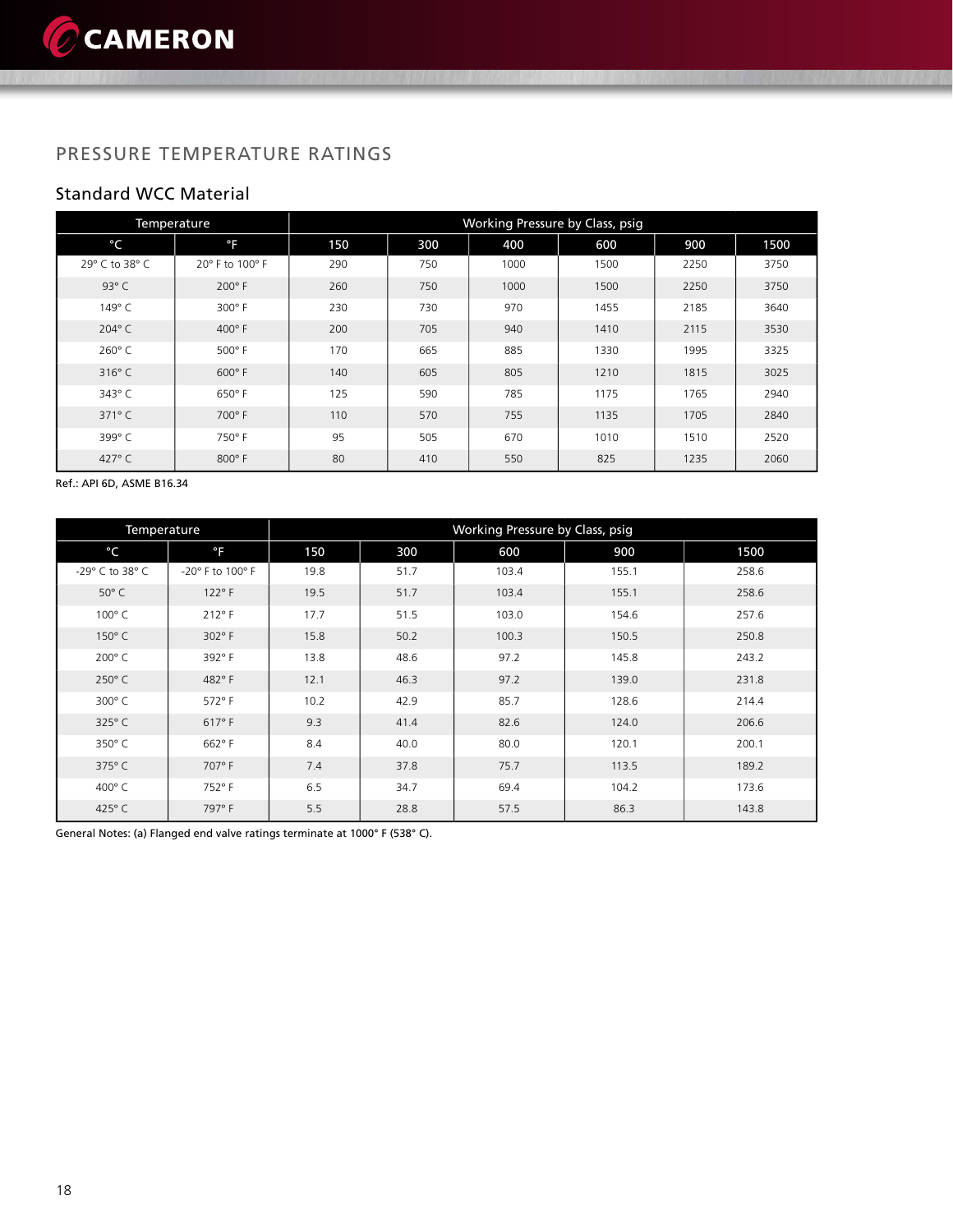### PRESSURE TEMPERATURE RATINGS

#### Standard WC6 Material

| Temperature     |                  | Working Pressure by Class, psig |     |      |      |      |  |
|-----------------|------------------|---------------------------------|-----|------|------|------|--|
| $^{\circ}$ C    | $\mathsf{P}$     | 150                             | 300 | 600  | 900  | 1500 |  |
| -29° C to 38° C | -20° F to 100° F | 290                             | 750 | 1500 | 2250 | 3750 |  |
| 93 $\degree$ C  | $200^\circ$ F    | 260                             | 750 | 1500 | 2250 | 3750 |  |
| 149°C           | 300°F            | 230                             | 720 | 1445 | 2165 | 3610 |  |
| $204^\circ$ C   | $400^{\circ}$ F  | 200                             | 695 | 1385 | 2080 | 3465 |  |
| 260°C           | $500^\circ$ F    | 170                             | 665 | 1330 | 1995 | 3325 |  |
| 316°C           | $600^\circ$ F    | 140                             | 605 | 1210 | 1815 | 3025 |  |
| 343°C           | 650°F            | 125                             | 590 | 1175 | 1765 | 2940 |  |
| $371^{\circ}$ C | 700°F            | 110                             | 570 | 1135 | 1705 | 2840 |  |
| 399°C           | 750°F            | 95                              | 530 | 1065 | 1595 | 2660 |  |
| 427°C           | 800°F            | 80                              | 510 | 1015 | 1460 | 2540 |  |
| 454°C           | 850°F            | 65                              | 485 | 975  | 1350 | 2435 |  |
| 482°C           | $900^\circ$ F    | 50                              | 450 | 900  | 955  | 2245 |  |
| 510°C           | 950°F            | 35                              | 320 | 640  | 650  | 1595 |  |
| 538°C           | $1000^\circ$ F   | 20                              | 215 | 430  | 430  | 1080 |  |

| Temperature     |                  | Working Pressure by Class, psig |      |       |       |       |  |
|-----------------|------------------|---------------------------------|------|-------|-------|-------|--|
| $^{\circ}$ C    | $\mathsf{P}$     | 150                             | 300  | 600   | 900   | 1500  |  |
| -28° C to 38° C | -20° F to 100° F | 19.8                            | 51.7 | 103.4 | 155.1 | 258.6 |  |
| $50^{\circ}$ C  | 122°F            | 19.5                            | 51.7 | 103.4 | 155.1 | 258.6 |  |
| 100°C           | 212°F            | 17.7                            | 51.5 | 103.0 | 154.4 | 257.4 |  |
| 150°C           | 302°F            | 15.8                            | 49.7 | 99.5  | 149.2 | 248.7 |  |
| 200°C           | 392°F            | 13.8                            | 48.0 | 95.9  | 143.9 | 239.8 |  |
| 250°C           | 482°F            | 12.1                            | 46.3 | 92.7  | 139.0 | 231.8 |  |
| 300°C           | 572°F            | 10.2                            | 42.9 | 85.7  | 128.6 | 214.4 |  |
| 325°C           | 617°F            | 9.3                             | 41.4 | 82.6  | 124.0 | 206.6 |  |
| 350°C           | 662°F            | 8.4                             | 40.3 | 80.4  | 120.7 | 201.1 |  |
| 375°C           | 707°F            | 7.4                             | 38.9 | 77.6  | 116.5 | 194.1 |  |
| 400°C           | 752°F            | 6.5                             | 36.5 | 73.3  | 109.8 | 183.1 |  |
| 425°C           | 797°F            | 5.5                             | 35.2 | 70.0  | 105.1 | 175.1 |  |
| 450°C           | 842°F            | 4.6                             | 33.7 | 67.7  | 101.4 | 169.0 |  |
| 475°C           | 887°F            | 3.7                             | 31.7 | 63.4  | 95.1  | 158.2 |  |
| 500°C           | 932°F            | 2.8                             | 25.7 | 51.5  | 77.2  | 128.6 |  |
| 538°C           | 1000°F           | 1.4                             | 14.9 | 29.8  | 44.7  | 74.5  |  |

General Notes: (a) Flanged end valve ratings terminate at 1000° F (538° C).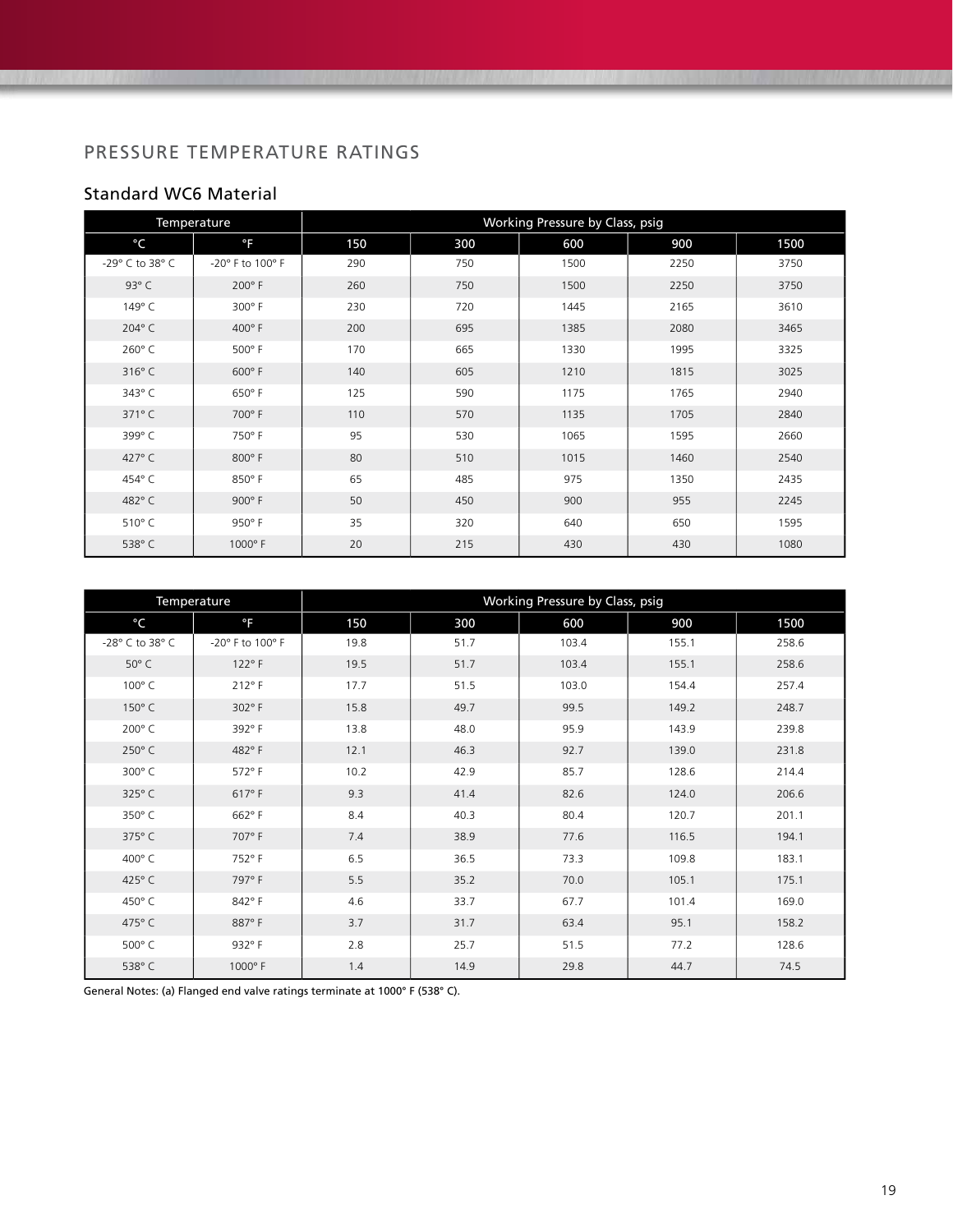

## TRIM CHART

| Service                                              | Trim<br>Code | Body and<br><b>Bonnet</b>                     | Gate and<br>Segment                                                | Seat                                            | <b>Stem</b><br>Seal  | Stem                                        | <b>Bolting</b>                    | <b>Fittings</b>        | Temperature<br>Range                          |
|------------------------------------------------------|--------------|-----------------------------------------------|--------------------------------------------------------------------|-------------------------------------------------|----------------------|---------------------------------------------|-----------------------------------|------------------------|-----------------------------------------------|
| Waterflood,<br>Corrosive                             | $T-10$       | <b>WCC Carbon</b><br>Steel, Nickel-<br>Plated | Carbon Steel 300-<br>600, Low Alloy 900<br>Nickel-Plated           | Carbon Steel.<br>Nickel-Plated<br>PTFE Insert   | <b>PTFE</b>          | Low Alloy<br>Steel, Nickel-<br>Plated       | Alloy Steel<br><b>NACE</b>        | <b>Stainless Steel</b> | -20° F to 250° F<br>(-29° C to 121° C)        |
| Standard<br>$2" - 4"$ only                           | $T-11$       | <b>WCC</b><br>Carbon Steel                    | Carbon Steel, Low<br>Alloy Steel, Nickel-<br>Plated                | Carbon Steel,<br>Nickel-Plated<br>PTFE Insert   | <b>FKM</b><br>Viton  | Low Alloy<br>Steel, Nickel-<br>Plated       | Alloy Steel                       | Carbon Steel           | $-20^\circ$ F to 250° F<br>(-29° C to 121° C) |
| Sour, Mildly<br>Corrosive<br>2" and larger           | $T-24$       | <b>WCC</b><br>Carbon Steel                    | Carbon Steel 300-<br>600, Low Alloy 900<br>Nickel-Plated           | Carbon Steel.<br>Nickel-Plated<br>PTFE Insert   | PTFE                 | Low Alloy<br>Steel, Nickel-<br>Plated       | Alloy Steel<br><b>NACE</b>        | <b>Stainless Steel</b> | -20° F to 250° F<br>(-29° C to 121° C)        |
| High-Temperature                                     | $T-30$       | WCC.<br>Carbon Steel                          | <b>CA6NM Stainless</b><br>Steel, HF-6 Hard<br>Faced                | Carbon Steel,<br>HF-6 Hard<br>Faced             | Flexible<br>Graphite | 400 Series<br><b>Stainless Steel</b>        | Alloy Steel                       | Stainless Steel        | $-20^\circ$ F to 650° F<br>(-29° C to 343° C) |
| High-Temperature                                     | $T-31$       | WC6<br>Carbon Steel                           | <b>CA6NM Stainless</b><br>Steel, HF-6 Hard<br>Faced                | A182 F11<br>Carbon Steel,<br>HF-6 Hard<br>Faced | Flexible<br>Graphite | 400 Series<br>Stainless Steel               | Alloy Steel                       | Stainless Steel        | -20° F to 1000° F<br>(-29° C to 538° C)       |
| Low-Temperature,<br>Non-Sour                         | $T-36$       | LCC Carbon<br>Steel Impact-<br>Tested         | Nickel-Plated Carbon<br>Steel 300-600 Low<br>Alloy Steel 900 Class | Carbon Steel.<br>Nickel-Plated<br>PTFE Insert   | <b>PTFE</b>          | Low Alloy<br>Steel, Impact<br>Nickel-Plated | Alloy Steel,<br>Impact-<br>Tested | <b>Stainless Steel</b> | -50° F to 250° F<br>(-46° C to 121° C)        |
| Low-Temperature,<br>Sour                             | $T-37$       | LCC Carbon<br>Steel Impact-<br>Tested         | Nickel-Plated Carbon<br>Steel 300-600 Low<br>Alloy Steel 900 Class | Carbon Steel.<br>Nickel-Plated<br>PTFE Insert   | PTFE                 | Low Alloy<br>Steel, Impact<br>Nickel-Plated | Alloy Steel,<br>Impact-<br>Tested | Stainless Steel        | $-50^\circ$ F to 250° F<br>(-49° C to 121° C) |
| Standard<br>6" and larger                            | $T-101$      | <b>WCC Carbon</b><br>Steel                    | Carbon Steel 300-<br>600, Low Alloy 900<br>Nickel-Plated           | Carbon Steel,<br>Nickel-Plated<br>PTFE Insert   | <b>PTFE</b>          | Low Alloy<br>Steel, Impact<br>Nickel-Plated | Alloy Steel                       | Carbon Steel           | -20° F to 250° F<br>(-29° C to 121° C)        |
| <b>Standard Special</b><br>Services<br>6" and larger | $T-102$      | <b>WCC Carbon</b><br>Steel                    | Carbon Steel 300-<br>600, Low Alloy 900<br>Nickel-Plated           | Carbon Steel.<br>Nickel-Plated<br>PTFE Insert   | PTFE                 | Low Alloy<br>Steel, Impact<br>Nickel-Plated | Alloy Steel                       | Carbon Steel           | $-20^\circ$ F to 250° F<br>(-29° C to 121° C) |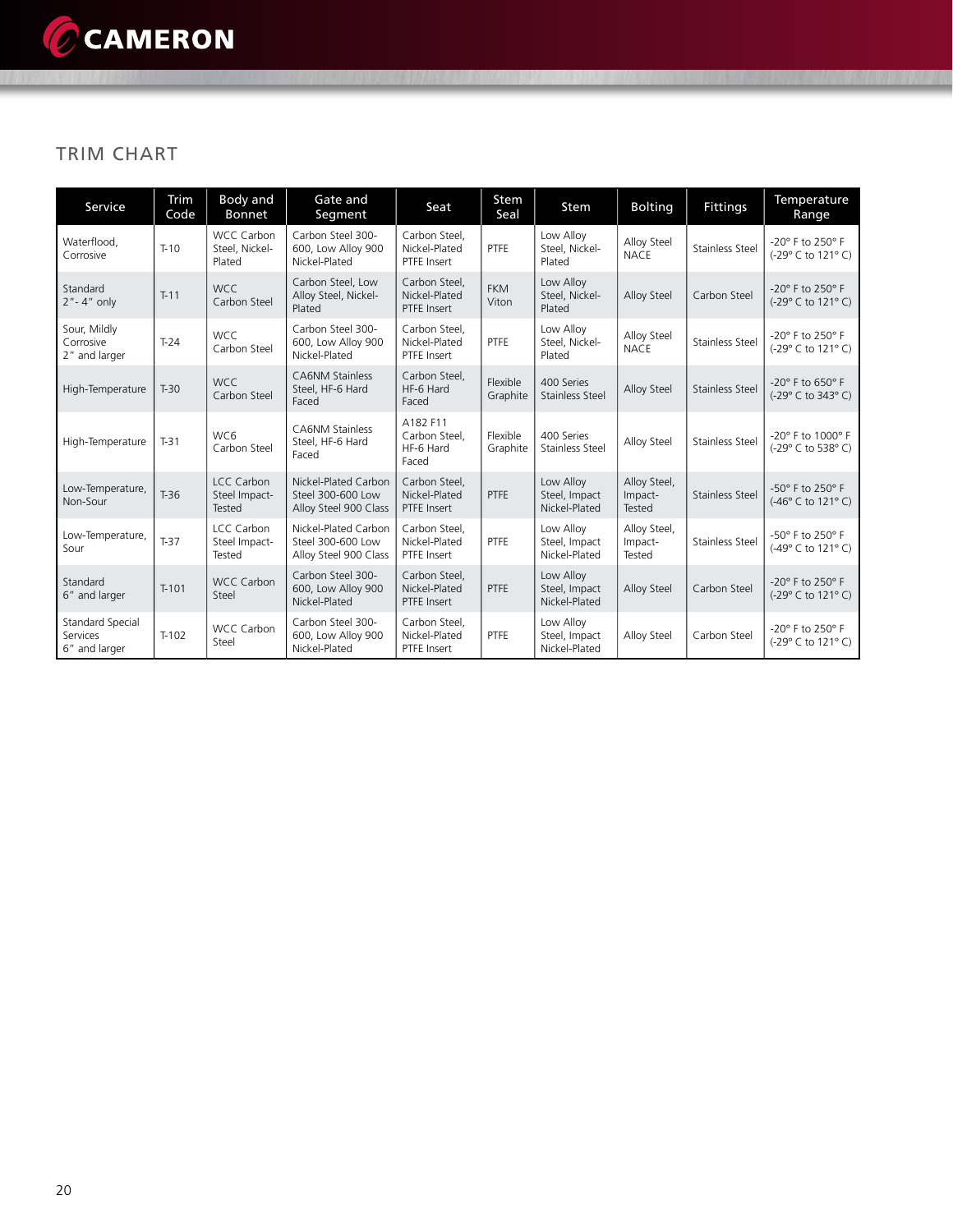#### COMMON TRIMS

Waterflood (Uninhibited) (T-10) – Carbon steel body/bonnet with wetted surface, ENP-plated, internal parts of corrosion-resistant materials.

Model M (Sizes 2" to 4", (50 mm to 100 mm), Classes 600 through 1500) Standard (T-11) – For non-corrosive aromatic service with concentration of MTBE to 100%.

**Sour Gas and Oil** (NACE MR0175) (T-24) – Primarily for sour gas and oil (NACE MR0175) where resistance to H<sub>2</sub>S embrittlement is required. Also suitable for other chemicals, products or hydrocarbons when  $H_2$ S is present. May be used when CO<sub>2</sub> is present in smaller amounts than H<sub>2</sub>S.

High-Temperature -20° F to 650° F (-29° C to 343° C) (T-30) – For higher temperature service where the corrosion resistance and wire drawing resistance of the stainless internals with stellite overlay are suitable. The limiting temperature is a function of the body material which follows the appropriate pressure rating table. (Ref. ASME Std. B16.34, 1977).

High-Temperature Up to 1000° F (538° C) (T-31) – For service above 550° F (288° C). Same qualifications as T-30, except metal-to-metal seating is only required for temperatures from 650° F to 1000° F (343° C to 538° C).

Low-Temperature -50° F (-46° C) NACE (T-36) – For essentially non-corrosive ladings, either liquid or gaseous. The pressureretaining components (body, bonnet and bolting) are of impact-tested materials.

Low-Temperature Sour -50° F (-46° C) NACE (T-37) – Primarily for sour gas and oil (NACE MR0175) where resistance to H<sub>2</sub>S embrittlement is required at -50° F (-46° C) service. The pressure-retaining components (body, bonnet and bolting) are of impact-tested materials. Also suitable for other chemicals, products or hydrocarbons when H<sub>2</sub>S is present. Can be used when CO<sub>2</sub> is present in smaller amounts than  $H_2$ S.

Aromatic (to 40% MTBE, Fire-Tested API 6FA or ISO 10497) (T-101) – For essentially non-corrosive, non-sour aromatic or non-aromatic service with methanol or ethanol based corrosion inhibitors where up to 40% MTBE may be present.

High-Aromatic (Special Services for 6" to 24" [150 mm to 600 mm], Classes 300 to 1500) (T-102) – For non-corrosive aromatic service with concentration of MTBE, Ethanol, Methanol to 100 percent.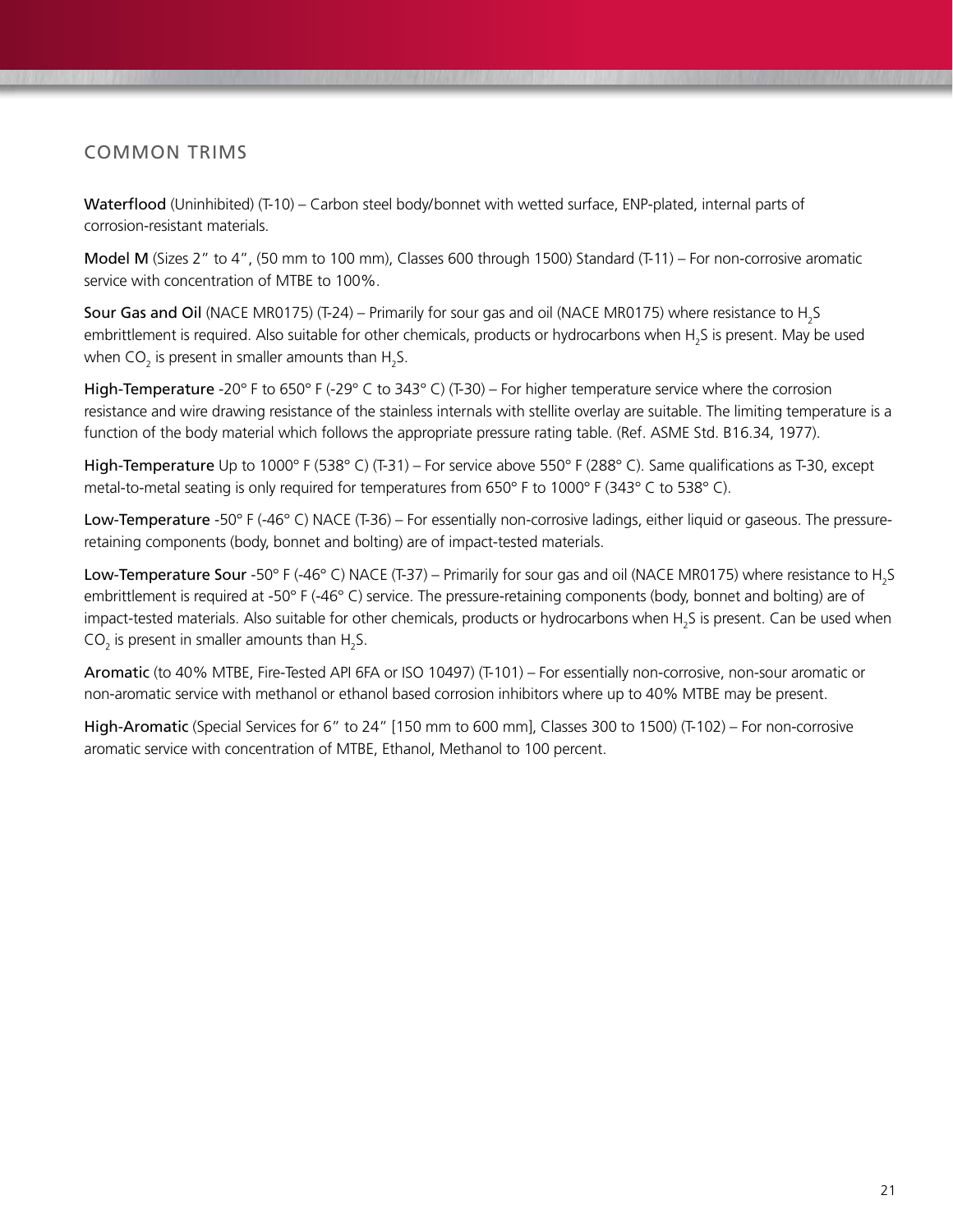### PARTIAL OPEN FLOW CHARACTERISTICS

The following graph approximates the flow coefficient,  $C_v$  or  $K_v$ , of gate valves as a function of the valve stroke going from closed to open. Note that this is an estimation only because of assumptions made in the valve stroke, as well as unpredictable flow characteristics around the gate-seat bore in the partially open position.

Gate valves are intended for on-off service. Intermittent throttling such as pressure equalization service is acceptable. Continuous throttling is not recommended. This information is provided only to facilitate the engineering of systems in the transition between open and closed positions of the valves. One example might be to evaluate the possibility of water hammer in liquid pipelines.



#### Partial Open Flow Characteristics (Through-Conduit Gate Valves)

Percent of Valve Stroke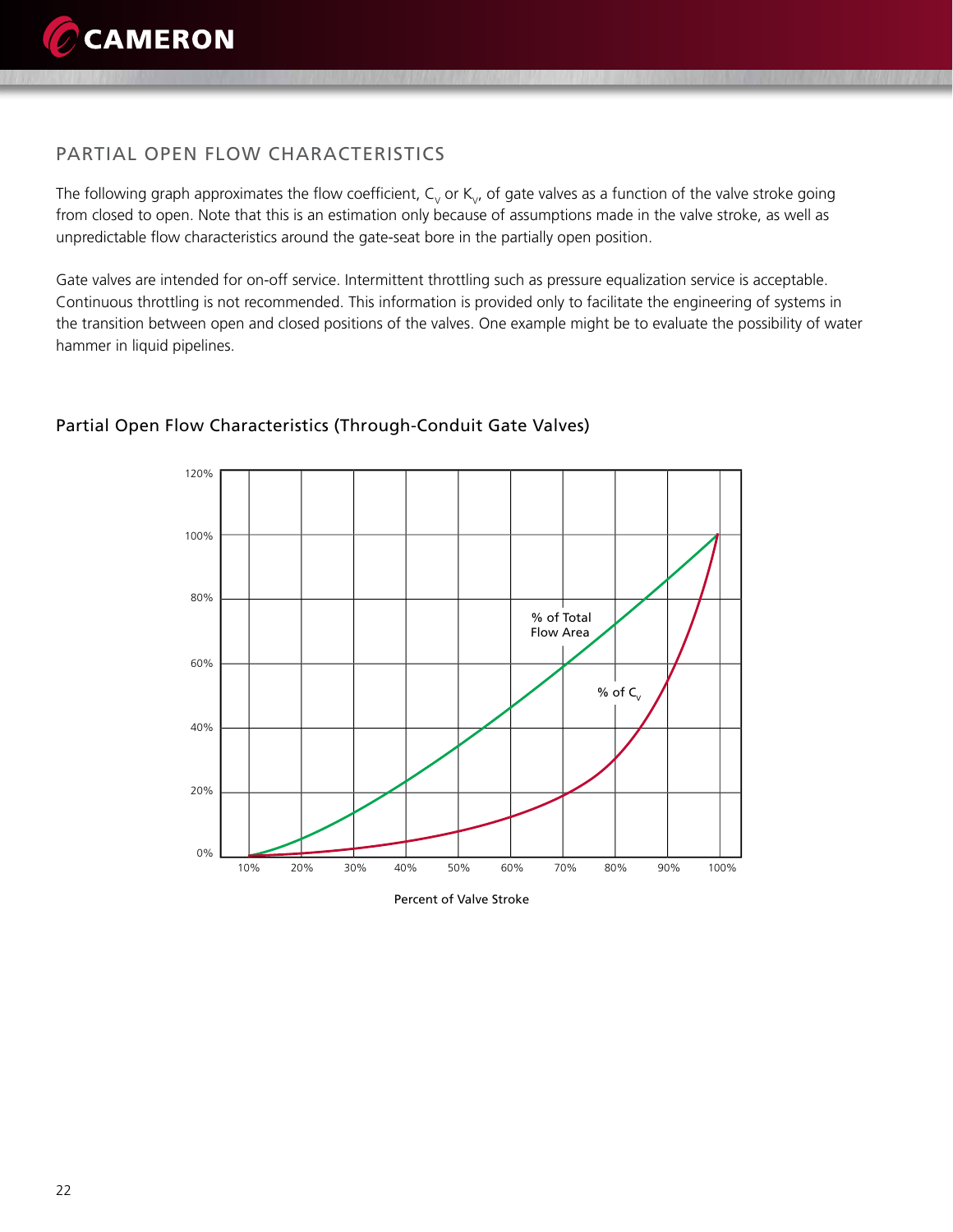# CAMSERV™ Aftermarket Services for Valves and Actuation

WE BUILD IT. WE BACK IT.

#### Global Network and Local Support

Cameron is well-positioned to deliver total aftermarket support, quickly and efficiently, with unmatched OEM expertise. Our highly skilled engineers and technicians are available around the clock, seven days a week, to respond to customer queries, troubleshoot problems, and offer reliable solutions.

#### Easily Accessible Parts and Spare Valves

- OEM spare valves, actuators, and parts (including non-Cameron brands)
- Handling, storage, packaging, and delivery
- Dedicated stocking program

#### Comprehensive Aftermarket Services Portfolio

- Parts and spare valves
- **Repair**
- Field services
- Preventative maintenance
- Equipment testing and diagnostics
- Remanufacturing
- Asset preservation
- Customer property management
- Training and recertification services
- Warranty

#### Customized Total Valve Care<sup>®M</sup> (TVC) Programs

Customized asset management plans that optimize uptime, availability, and dedicated services.

- Engineering consultancy
- Site management
- Flange management
- Startup and commissioning
- Spare parts and asset management
- Operational support





#### USA • CANADA • LATIN AMERICA • EUROPE • RUSSIA • AFRICA • MIDDLE EAST • ASIA PACIFIC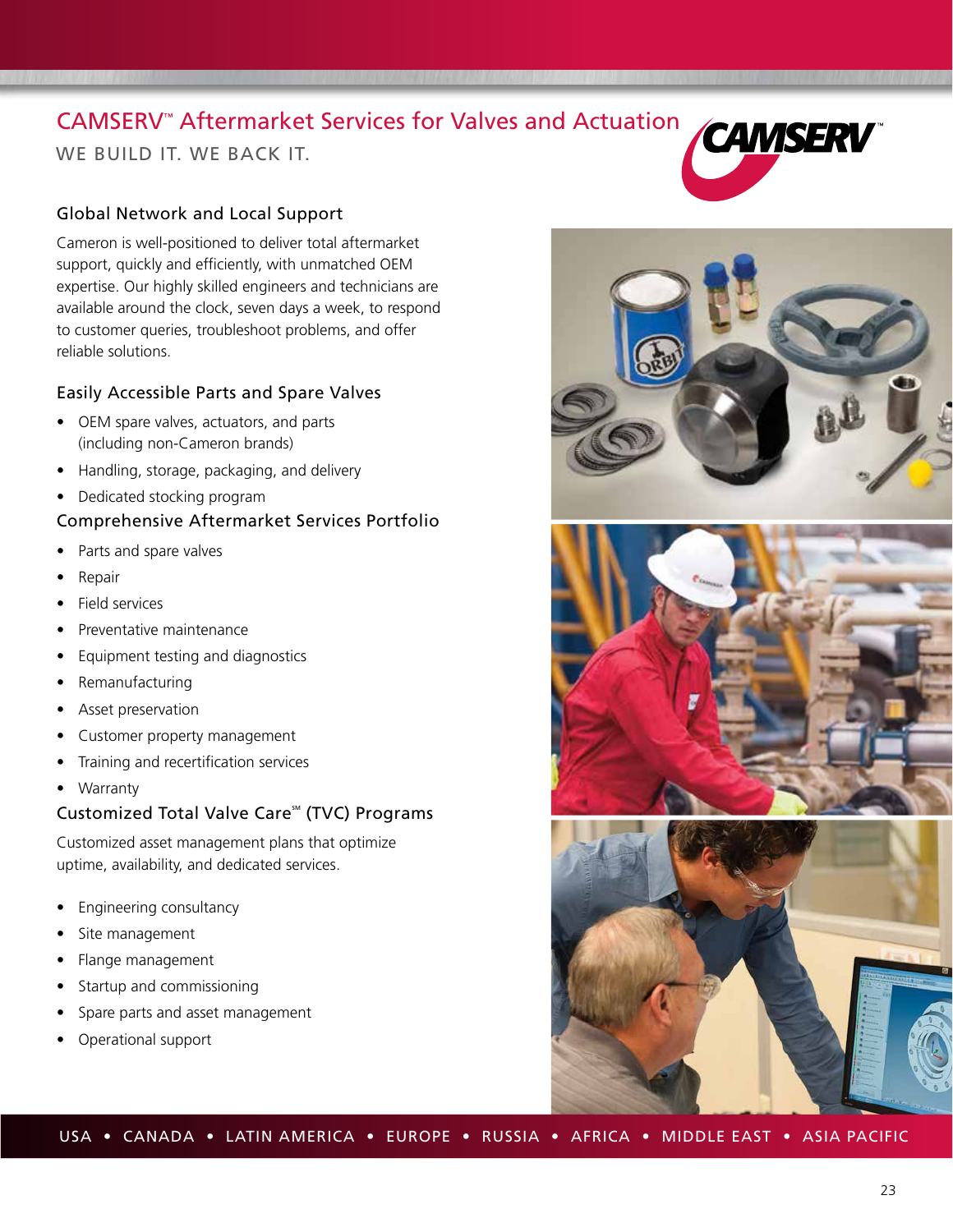